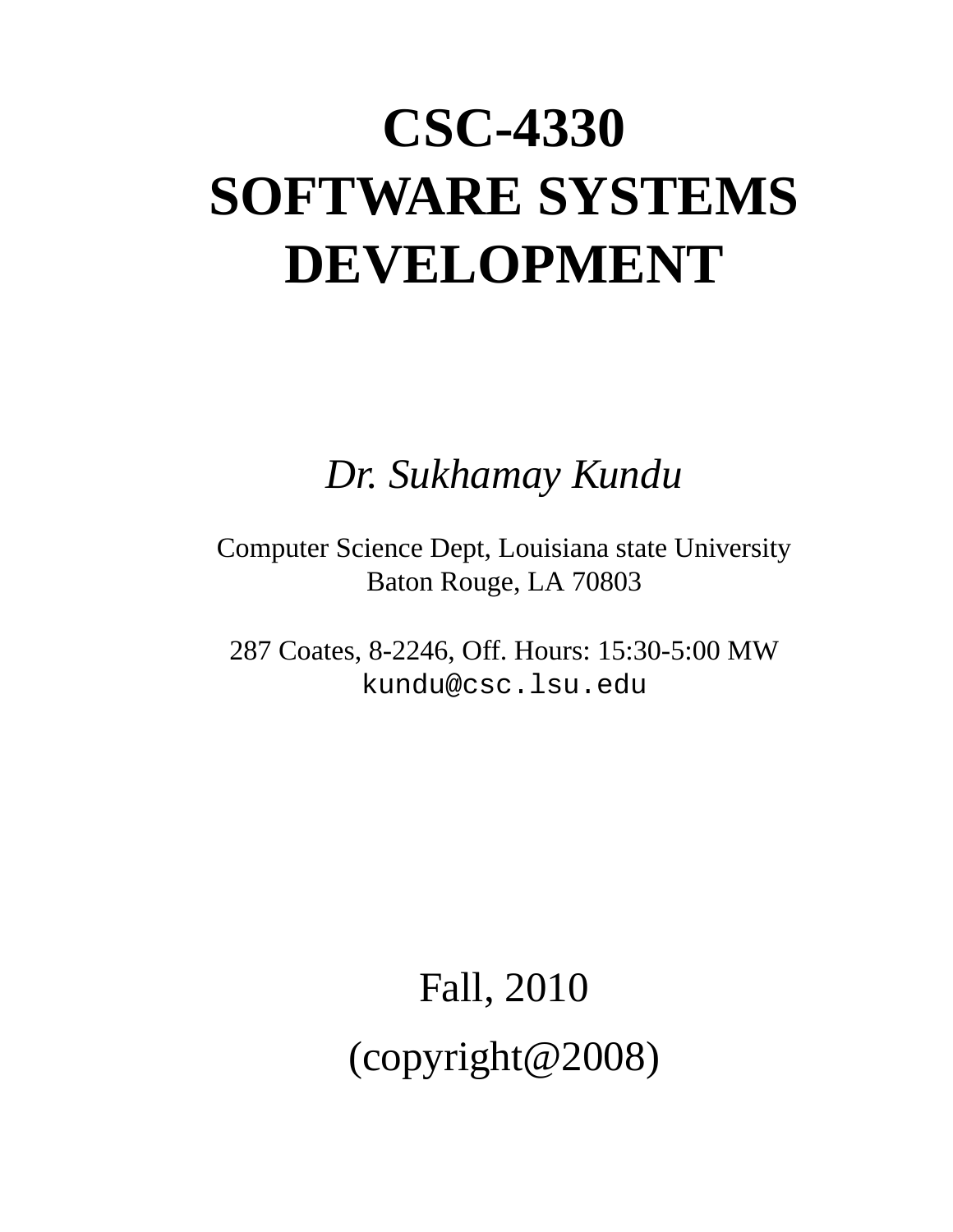### **SOFTWARE: A FINAL END-PRODUCT OF COMPUTER SCIENCE**



- **Theory of Computation:** What things are computable.
- **Algorithm Design:** How to compute those things efficiently.
- **Software Engineering:** Algorithm implementation to
	- Provide clear and simple user interface
	- Organize data and operations that simplifies understanding (including clear logic and clear coding style)
	- − Use memory efficiently
	- Keep the computation efficient

The softwares and the hardwares are the two main final end-products of Computer Science.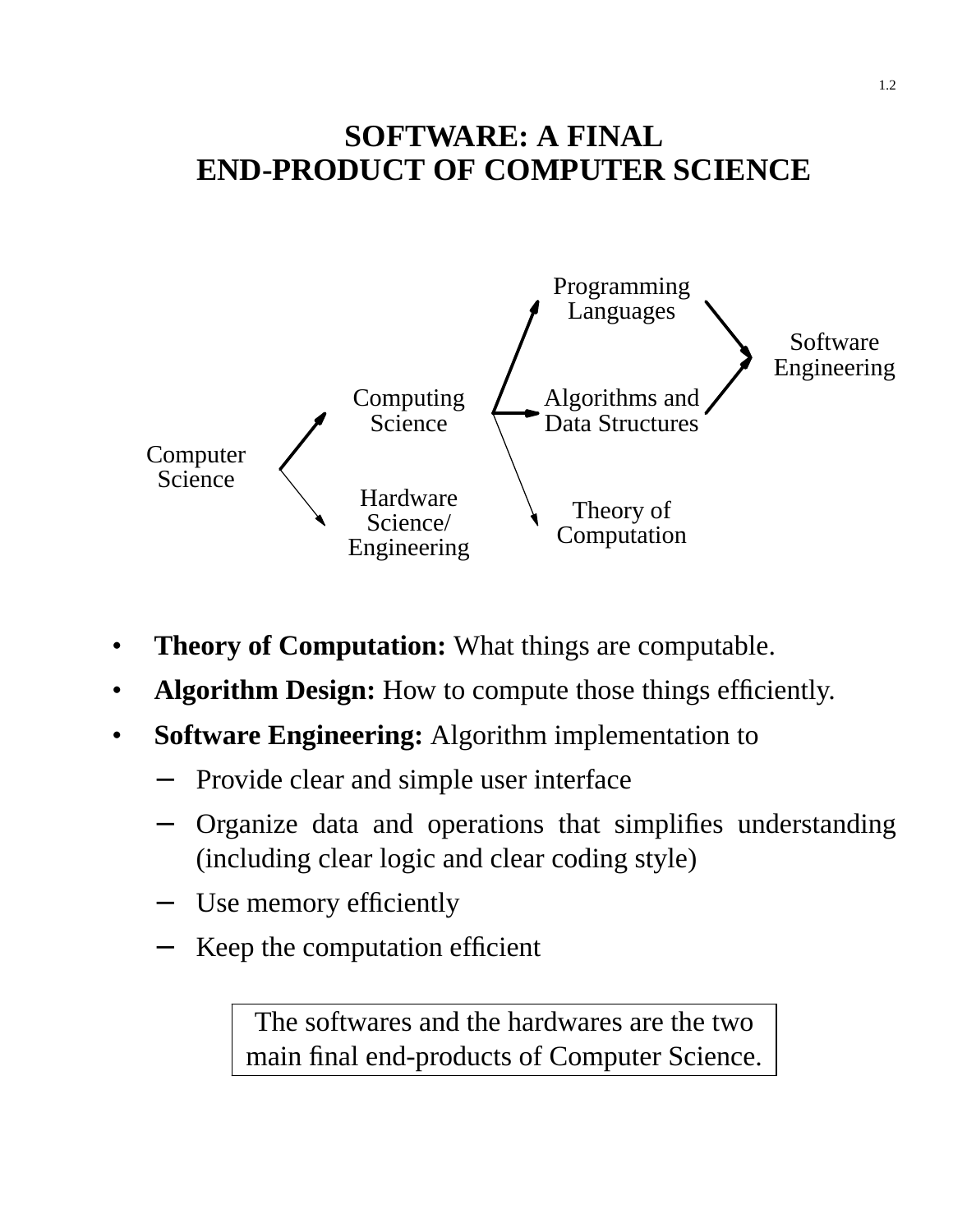### **HOW DO YOU KNOW A GOOD SOFTWARE FROM A BAD ONE**

### **Question:**

How will you decide whether a software (say, a text-editor or an email-software) that someone hands you out is a good one or not, i.e., whether to buy it or not?

- Ask "what is unique about it", i.e., its special features.
	- The features may depend on the type of software (text-editor vs. email).
- Experiment with some of the features or look at a demo.
- Credibility of the company that developed the software.
	- − If the company is unknown, then you ask about the process employed in developing the software.
	- − If you are a programmer, then you may even take a peek at the source-code.
	- − Find out what sort of quality control/testing was used in developing the software.
- Find the price of the software and look at the reviews (if any).

#### **Goals vs. Features:**

| Goals: text-editor vs. email software.           |
|--------------------------------------------------|
| unique features vs. cheaper/faster/more reliable |
| Features: They come from the requirements.       |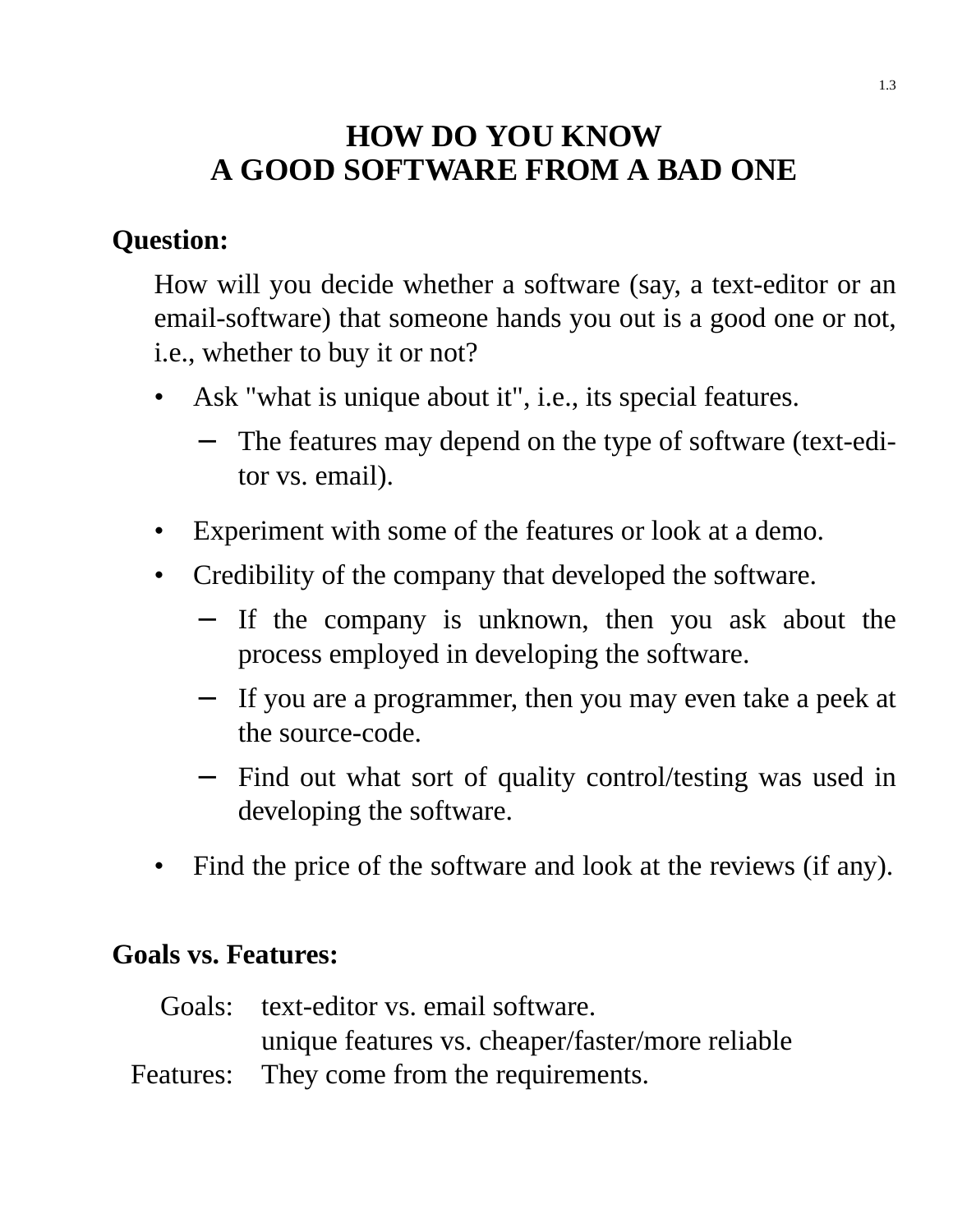### **WHAT GOES INTO A GOOD SOFTWARE**

A lot of good things go together to make a good program.



**Question:** What makes a problem (software product-idea) good?

- The software-product would provide *useful/quality* service(s).
- Would provide an *integrated* set of closely related services.

Services to be provided are the high-level Software Requirements.

**Question:** What can make a good software fail in the market place?

**Question:** What goes into *turning* a good software product-idea and good algorithms, etc into a market-successful software?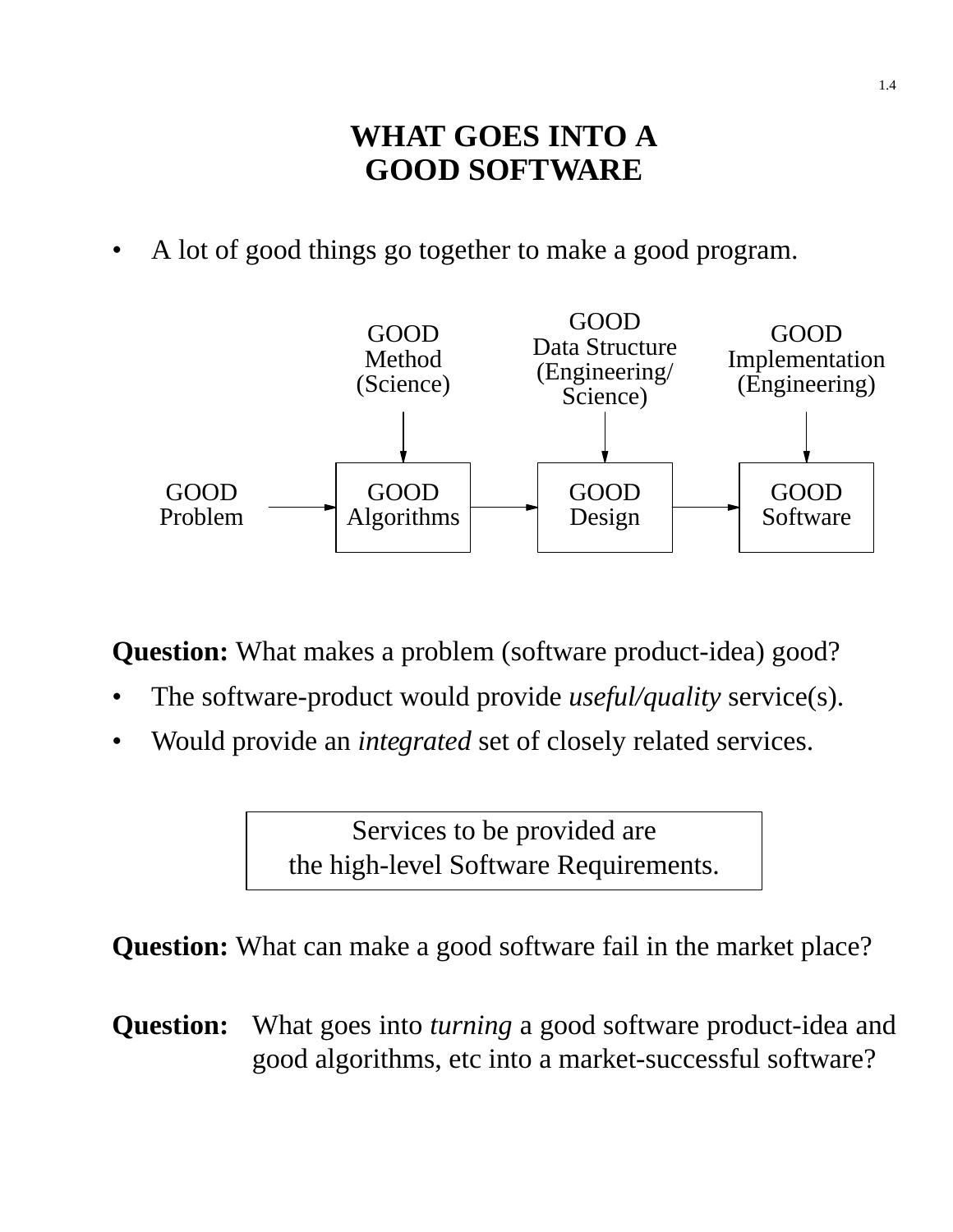### **A DESIGN THAT WORKS IN ONE CASE BUT NOT FOR ANOTHER**

• A design which is good for stores in a small shopping-small but is not so for rooms in a house:

| Kitchen<br>Bed<br>Specialty<br>Betty's<br>&<br>Candies<br>Cake<br>Kitchen<br>Bath | John's<br>Hardware |
|-----------------------------------------------------------------------------------|--------------------|
|-----------------------------------------------------------------------------------|--------------------|

|  | <b>Bath</b> | Bed-<br>room | Kitchen | Bed-<br>room | Living<br>room |
|--|-------------|--------------|---------|--------------|----------------|
|--|-------------|--------------|---------|--------------|----------------|

- − Separate entrances allow independent store-owners and to have independent store-hours and open/close operations.
- − Linear arrangement makes it easy for customers to visit multiple shops in the same shopping trip.
- What makes this a bad design for rooms in a house?

Different goals/requirements may call for different designs to meet those goals/requirements.

### **Question:**

- •? Look at the placement of the elevator control-panel inside each of the three elevators at Middleton Libray. Do you see any problem? State a requirement for the control-panel placement that could prevent the problem if the placement was done accordingly.
- •? Give a panel design that could serve all three elevators (instead of a separate panel in each elevator)? Why this is not done?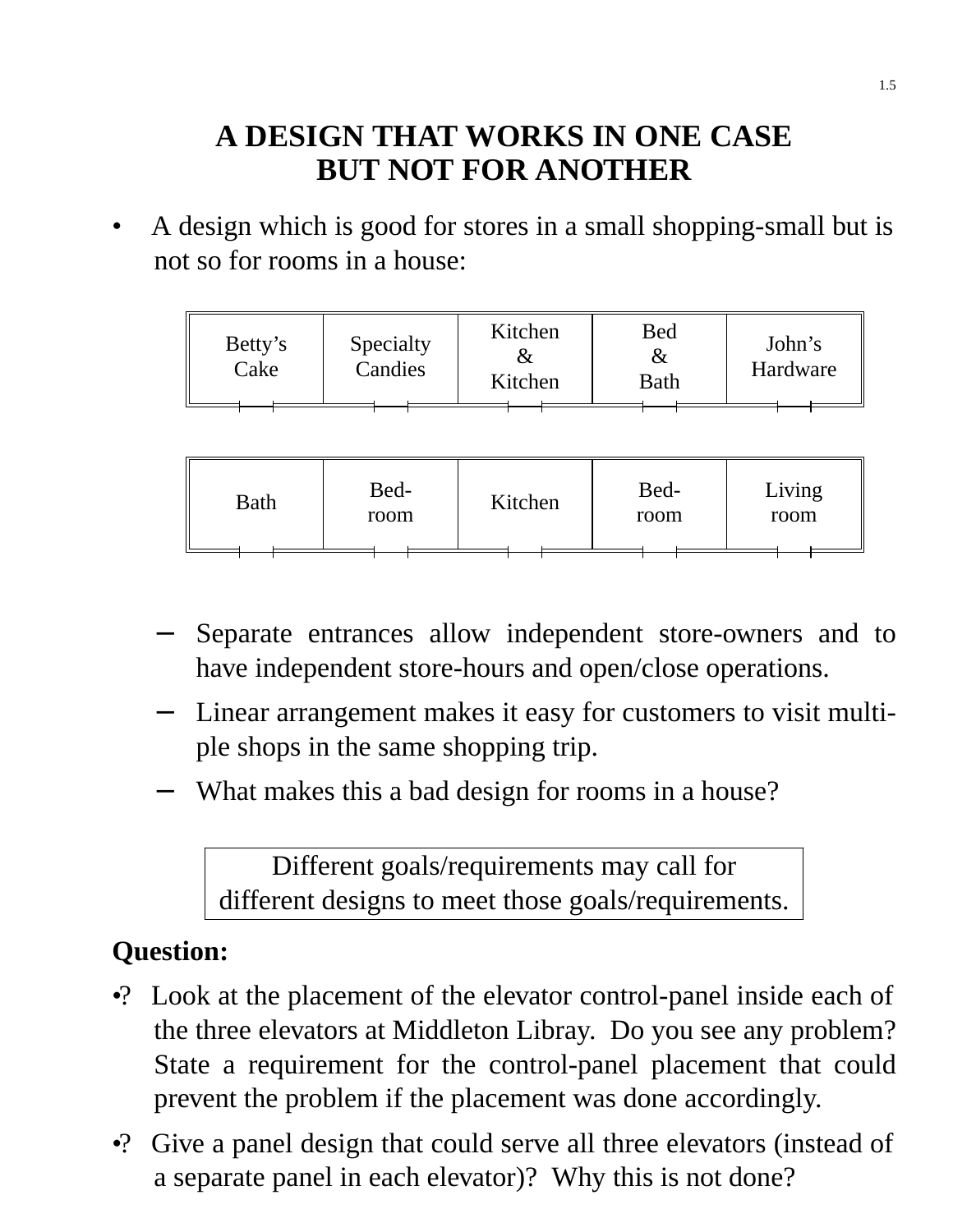### **A BLIND-PERSON ACCESSIBLE ELEVATOR CONTROL-PANEL DESIGN**

- Each button with a thick smaller circle has a red-light in the center which turns on when you press the numerical-button left of it.
- Each numerical button has the proper brail-marks to indicate the number.



### **Question:**

- •? What problems do you see in the placement of light-buttons how can this cause problems for a non-blind person?
- •? Why only two numbers per row? Is it proper for the numbers to decrease left to right and top to bottom?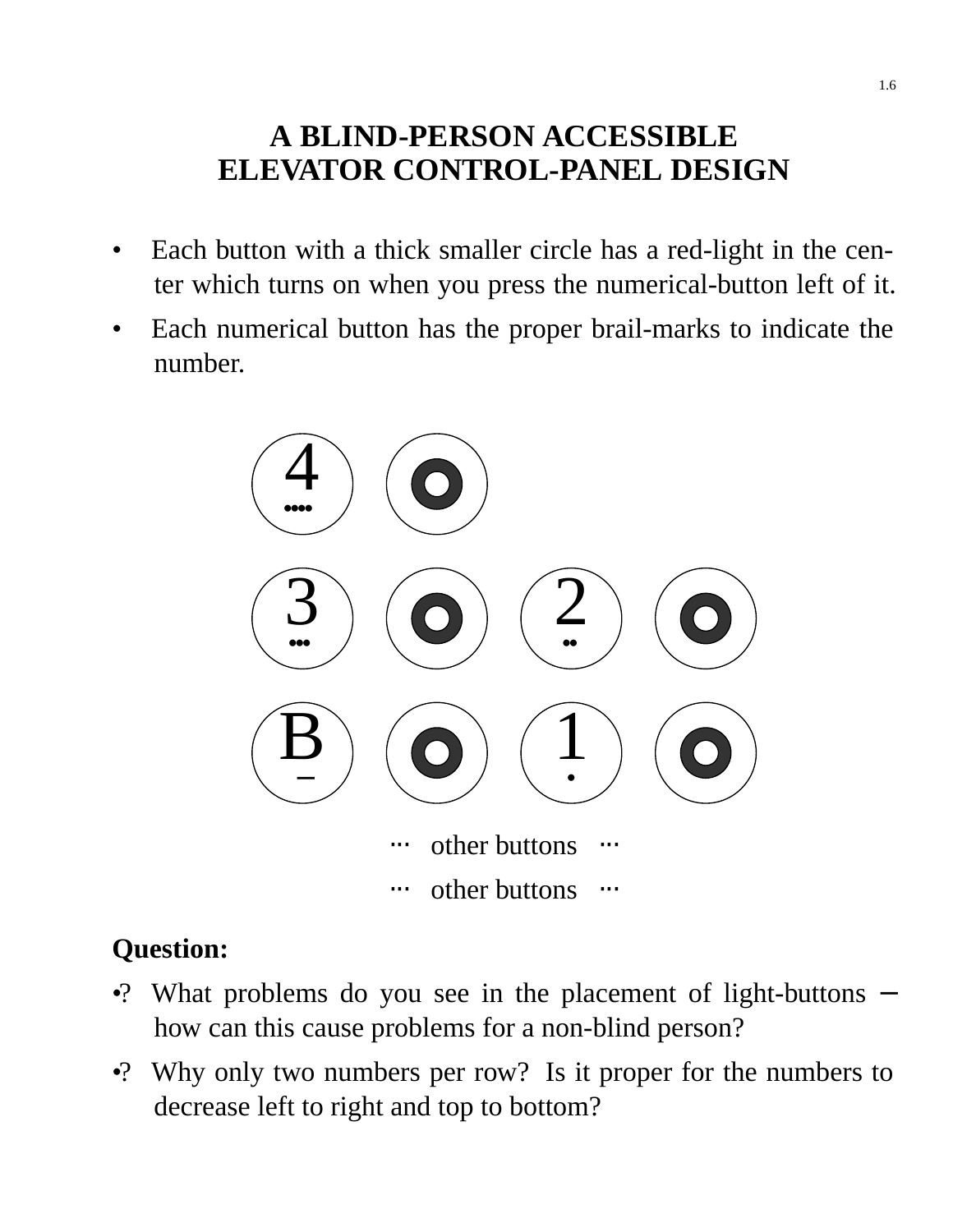### **ANOTHER CONTROL-PANEL DESIGN FOR A MORE RECENT ELEVATOR**



• Here, the numbers increase downwards!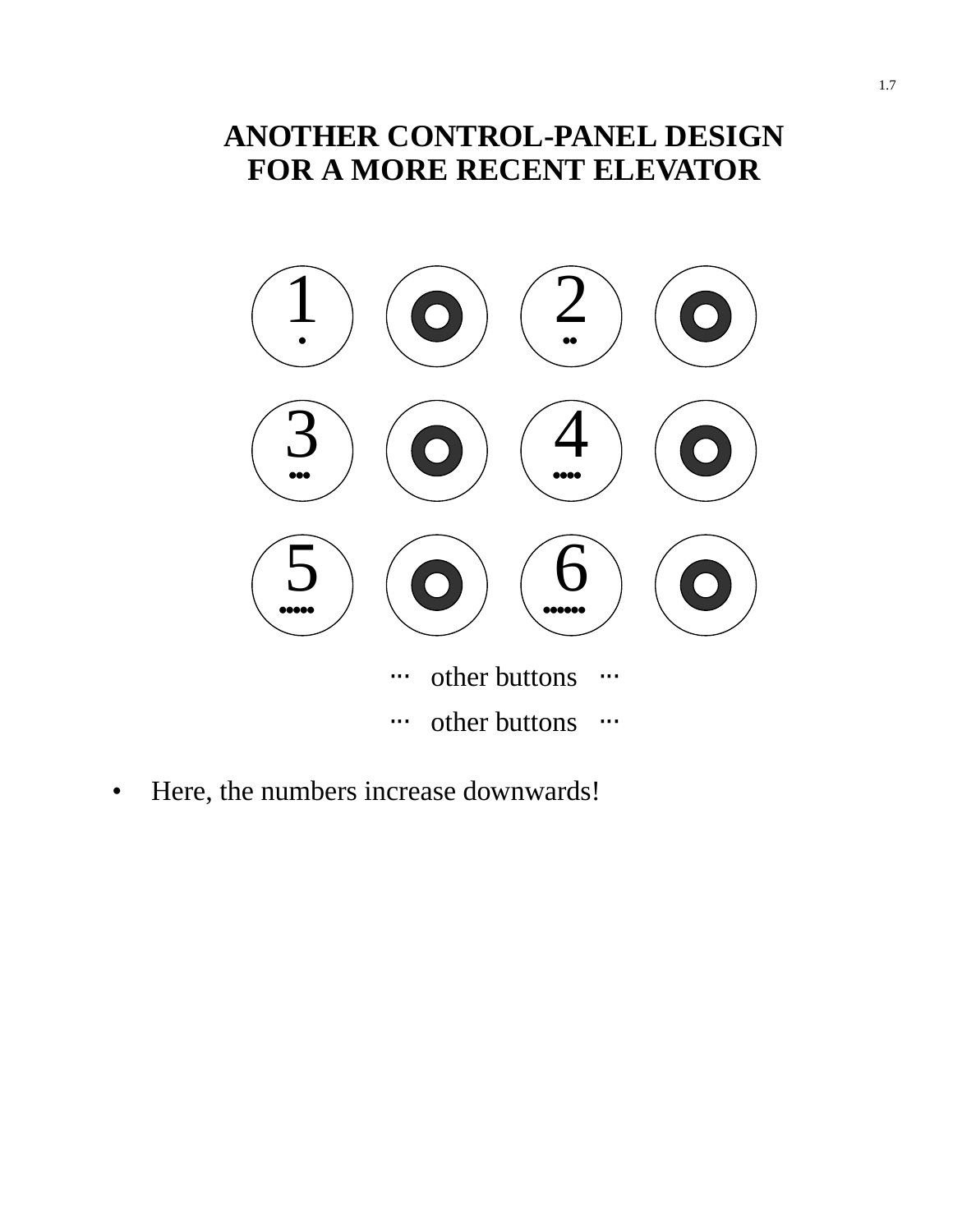### **WHAT IS INVOLVED IN DESIGNING**

#### **Problem Parameters vs. Design Attributes:** Need not be the same.

Values of the parameters (more generally, constraints involving them) define the design problem.

Values of the attributes specify the design solution, and let us compare different solutions.

#### **A Simple Design Problem:**

Design a rectangle that *maximizes* the area with given perimeter *p* and width  $\geq w$ .



- Designing a rectangle  $=$  choosing design-attributes' values. Which of the following are suitable design-attributes sets (why)?
	- $\Box$  Area (or perimeter)  $\Box$  Height and area
	-
- 
- $\Box$  Length and area  $\Box$  Length and height

#### **Design Objectives or Requirements:**

- Requirements are based on how (not why) the designed entity will be used; they provide a criteria for design evaluation.
	- A vegetable garden (types of vegetables and quantities, not  $\Box$ what dishes will be cooked and for how many people)
	- $\Box$  A building plot (building type and size, space around it)
	- A park (different game-facilities and number of uses)  $\Box$
- Requirements give rise to the design constraints.

Software design is difficult in both aspects: defining the problem parameters and the design attributes.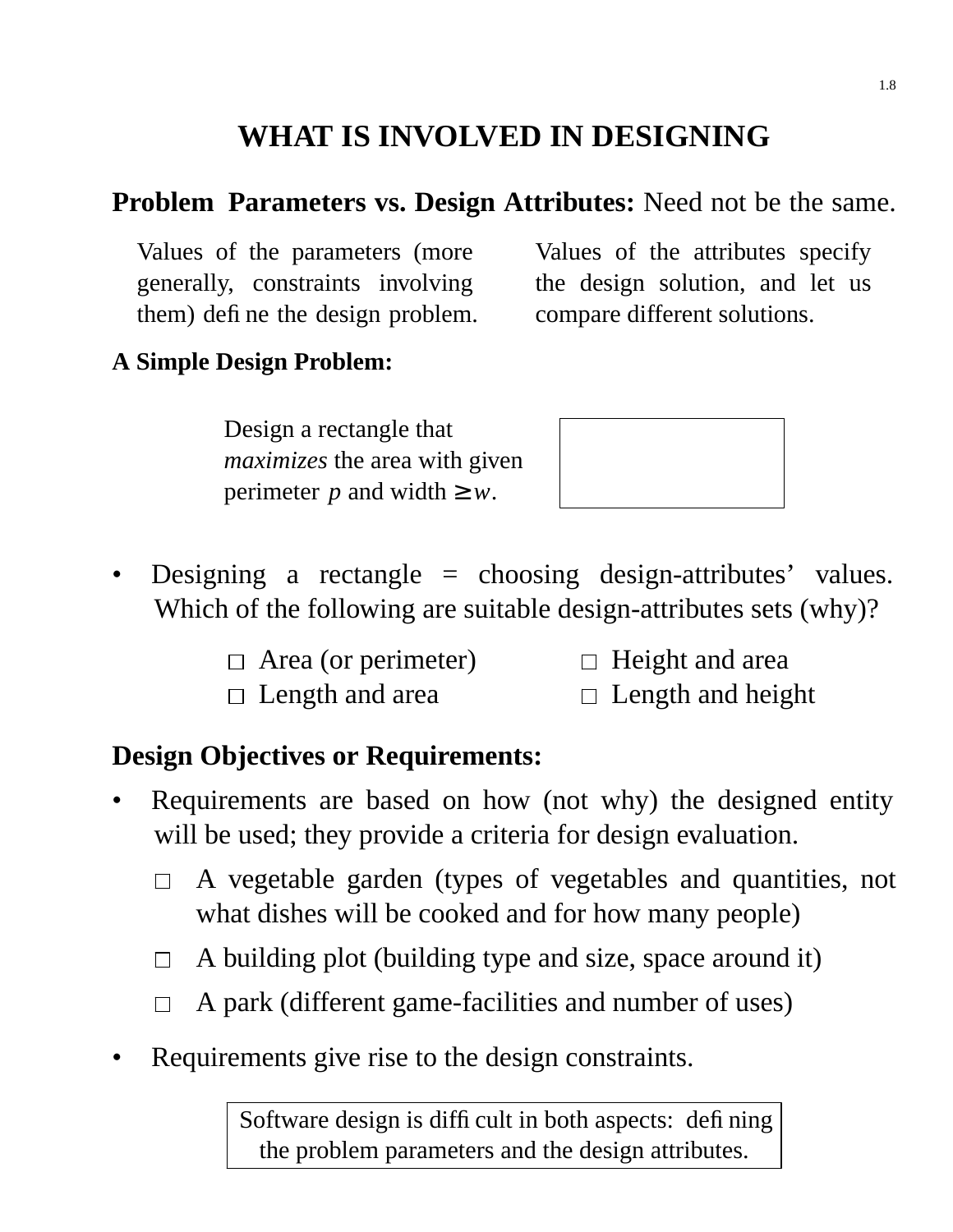#### **EXERCISE**

- 1. What kind of constraints can make the rectangle-design problem difficult?
- 2 Will a circle design problem be simpler than a rectangle design problem (if so, why)?

Stating a problem (requirements) in a way that helps the choice of design attributes and their values can be difficult.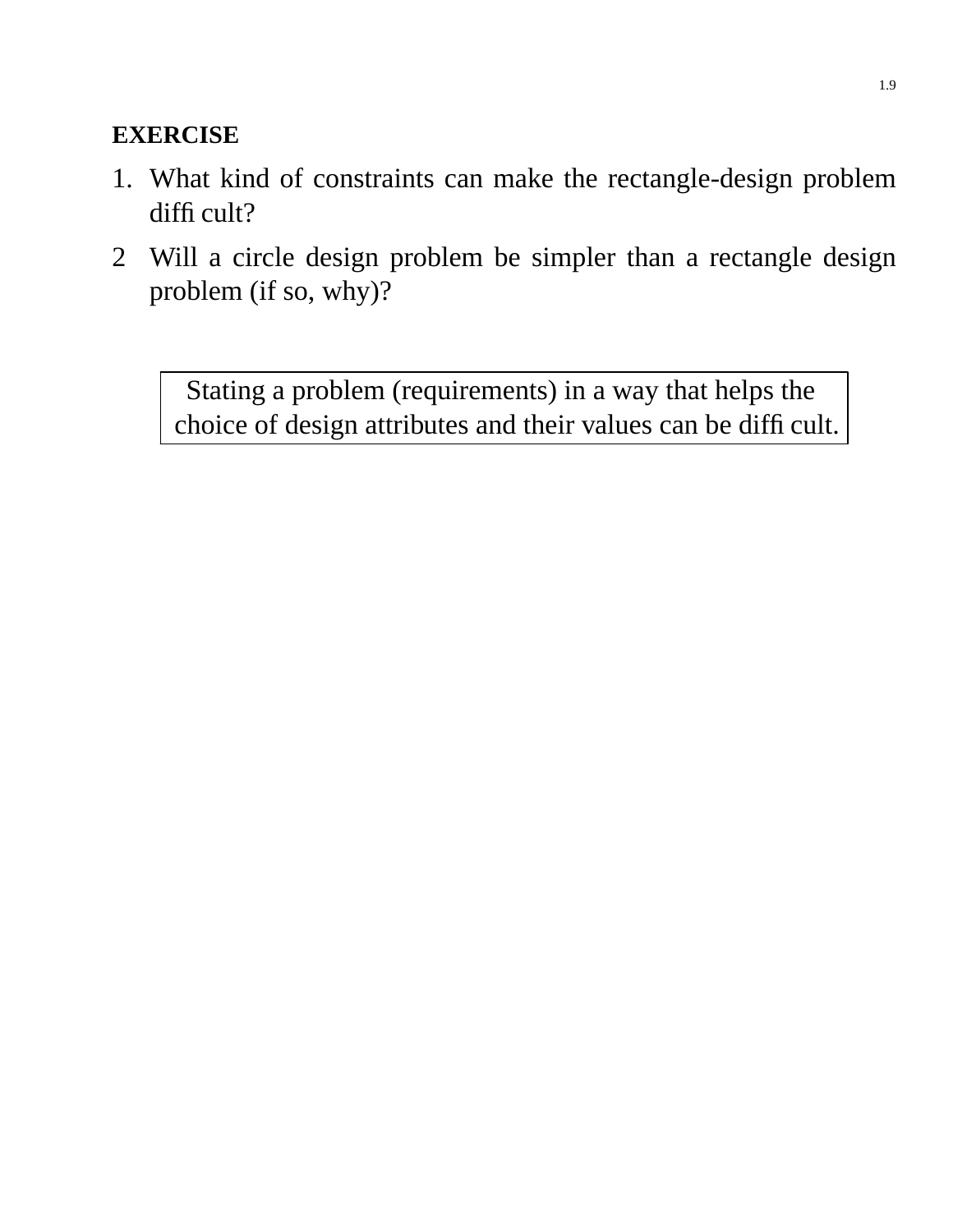### **SOFTWARE ENGINEERING**

#### **Software Engineering:**

• A systematic method for structuring and building a software, specially large and complex software.

#### **Role of Structure:**

- Any large and complex artifact (a book, a bridge, a city, a software, a public garden, a company, a lecture, a picture, etc.) is built from smaller pieces, and the same is true for softwares.
	- − The first building-step then is to define a suitable "structure" of the artifact in terms of its parts and their relationships.

The nature of the parts and their relationships can greatly differ from one type of artifact to the other.

- − The structure can be dynamic, with dynamic relationships that change with time. It may also have dynamic parts.<sup>†</sup>
- The structuring reduces complexity and hence errors, with each part being simpler than the whole and thus providing a better understanding of the artifact.

### **Question:**

- •? Give an example of artifacts in a program-code with static parts and dynamic relationship among them.
- •? Give an example artifact with dynamic parts and static relationship among them.

<sup>†</sup> A dynamic entity or relationship has one or more dynamic attributes, which may be a part of the key. A static structure may have dynamic parts but no dynamic relationships.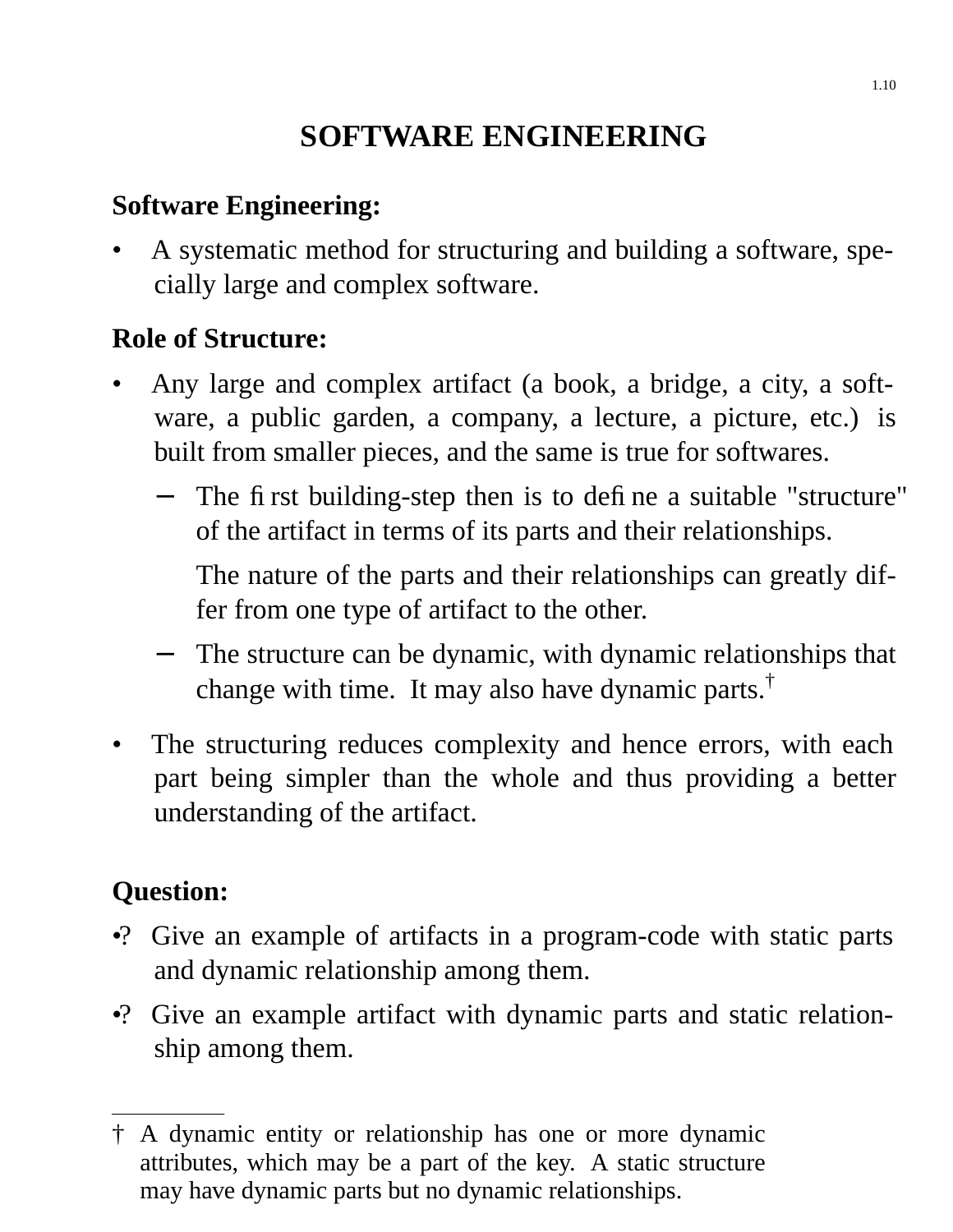### **IS THERE A SCIENCE BEHIND SOFTWARE ENGINEERING**

#### **Science:**

- The particular types of structures that are useful in modeling Software (Information Processing and Computational).
- The methods for analysis of such structures.

### **Science of Data and Operations:**

- Modeling data and their relationships.
- Modeling operations and their relationships to data.
- Analyses of these models and optimization to reduce complexity.

### **Engineering:**

Making use of such structures and analysis to improve the quality of a software.

### **Designing:**

- A part of engineering.
- For a software, which is made of two main parts data and operations, the design has two primary parts:
	- − design (organization/structure) of operations, and
	- − design of data.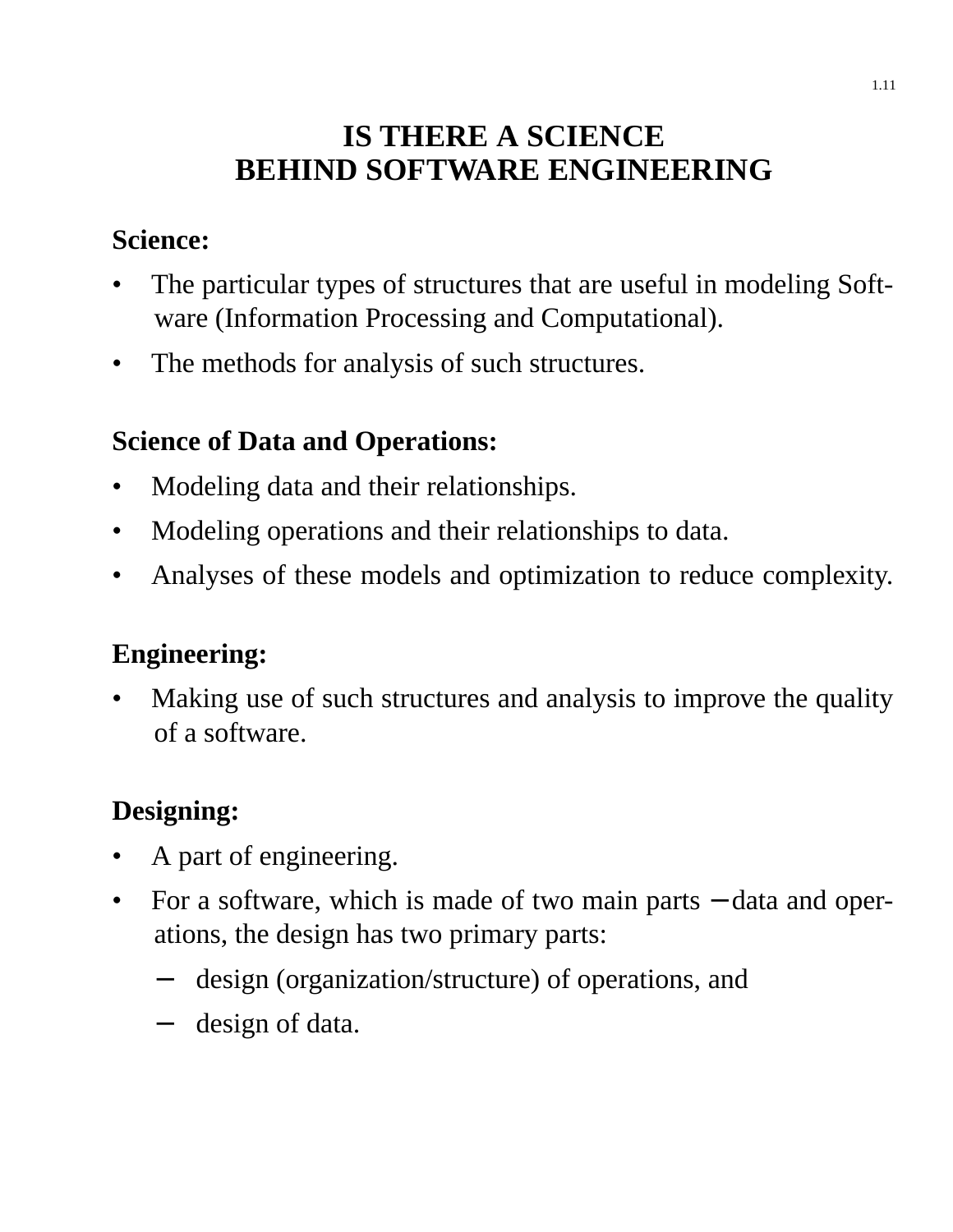### **SCIENCE vs. ENGINEERING**

#### **Science of Gravity:**

The earth's gravity pulls every thing towards the center of earth. Thus, the center of gravity of a weight attached to a string and hanging freely from a point lies vertically below that point.

#### **Two Engineering Applications of Gravity:**

• Putting a vertical pole. We can test whether a straight pole is vertical or not by hanging a small weight from the top of the pole. The pole is vertical if the weight just touches it.



Separation of different size particles/grains using a strainer.



#### **Question:**

- •? If the pole is not straight, then what is the meaning of it being vertical (and how to test it)?
- •? If there are three different size particles, we need two different size straines to separate them. If the total weight of each size particles are the same, what is the best way to arrange the strainers (i.e., the best separation process or algorithm)?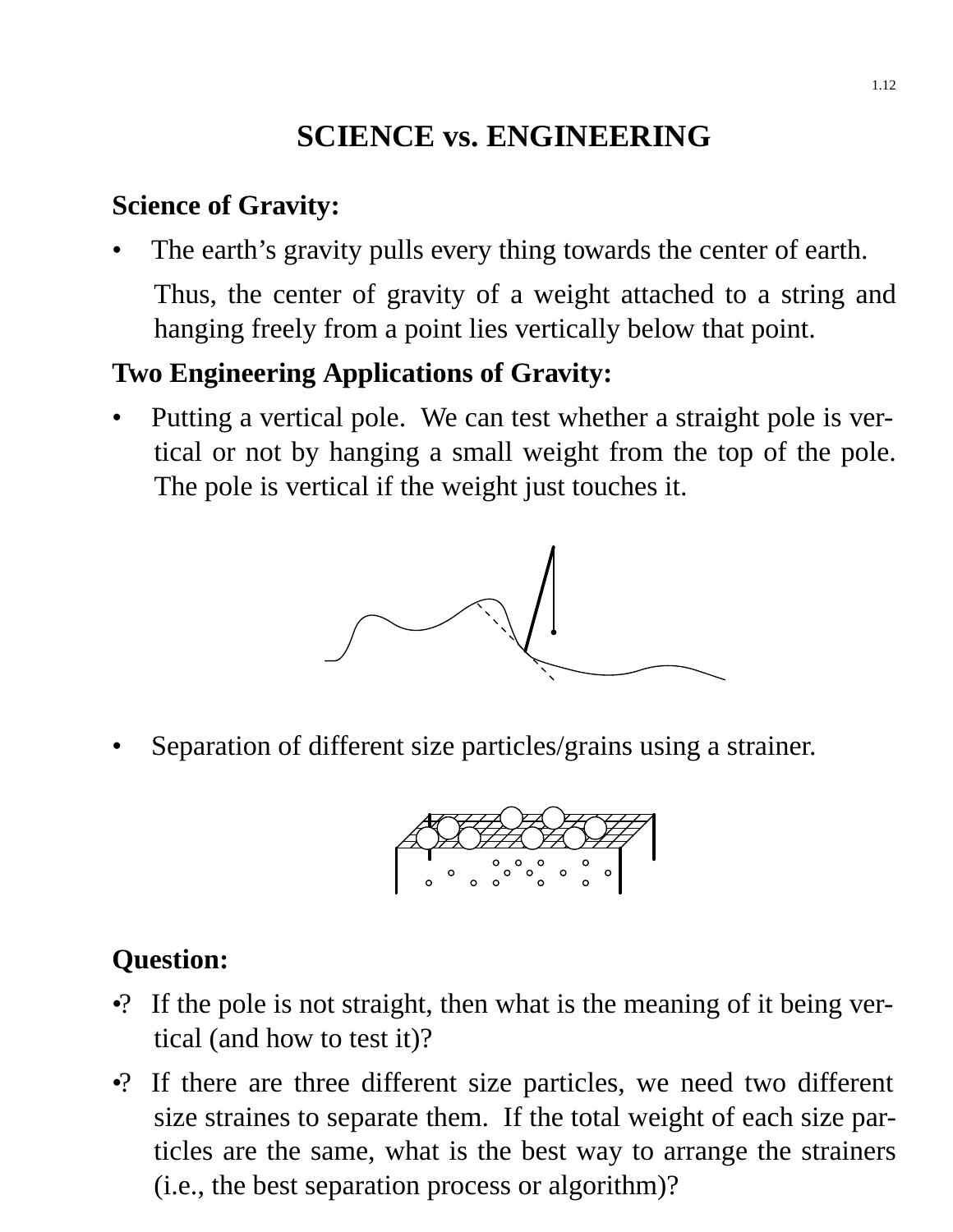### **WHY IS ENGINEERING DIFFICULT**

#### **Choosing Proper Science to Fit The Problem:**

- How to separate equal size particles of different materials?
	- − Use other physical or chemical properties.
		- For example, we can separate iron and wood particles using the magnetic property of iron. Is there another way?

#### **Use of Optimization to Choose Proper Shape, etc:**

- The optimal shape of a soup-can for a given volume *V*:
	- For a cylindrical-shape can, height  $=$  diameter.
	- $-$  For a box, all sides are equal; its surface-area is, however,  $4/\pi$ times larger than that of the cylindrical-shape can.
		- Cylindrical-shape metal soup-cans save the cost of metal. Why does the diameter almost never equal the height?
	- − The large shipping packages are mostly of box-shape (not cylindrical), but they are rarely a perfect cube - why?



#### **Balancing Utility and Cost:**

• Often a major task in engineering is to choose a solution that meets (approximately) several competing requirements.

**Designing A Solution** (a part of engineering):

• Choosing among many possible combinations of alternatives.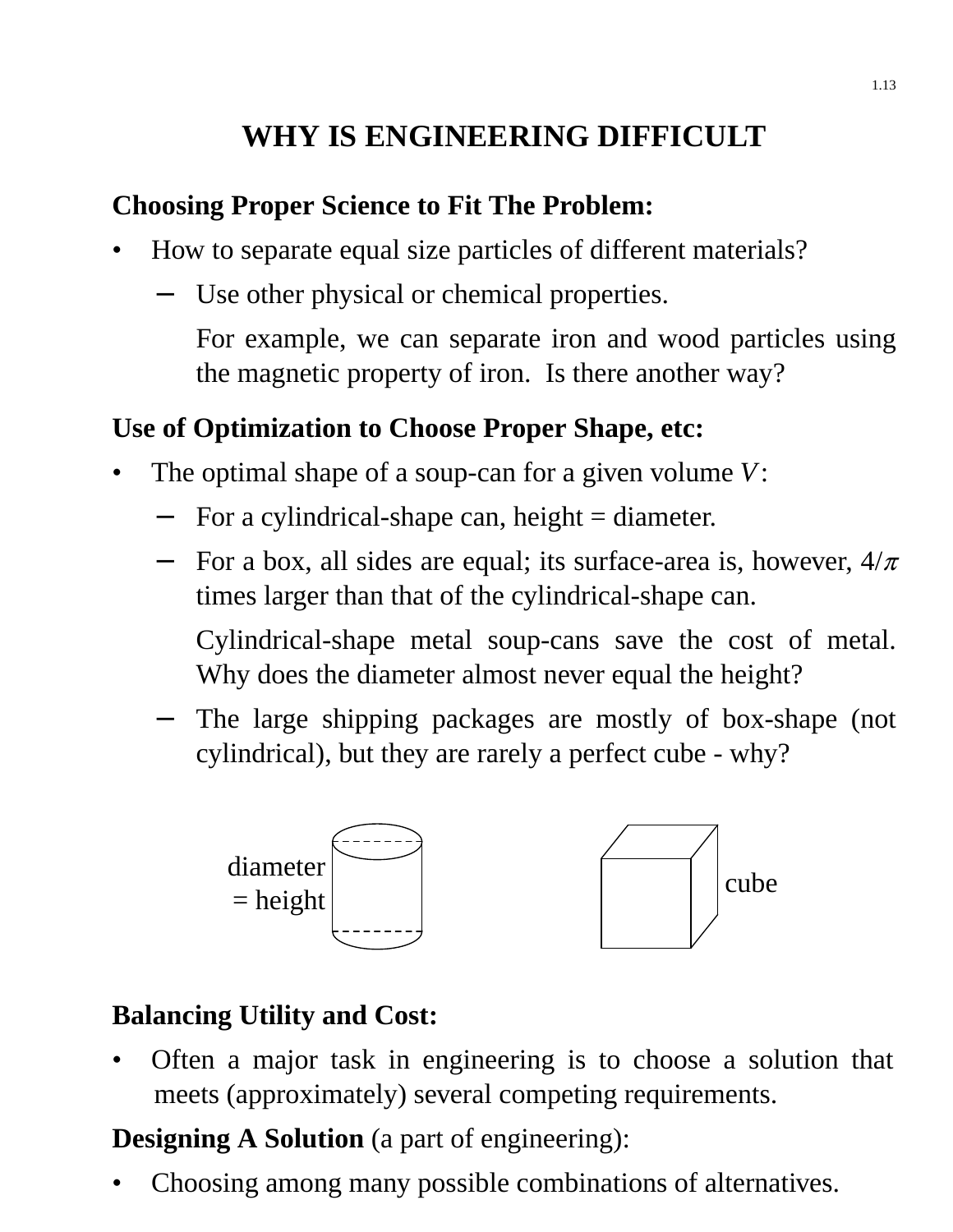#### **EXERCISE**

- 1. Although the optimal shape of the printing surface-area is a square, most printed-pages are of rectangular shape (not a square). Why?
- 2. Why do the boxes for copy-machine papers have different size than the boxes for packing clothing (wardrobes)?
- 3. Why does large cooking oil bottles/cans have handles and large soup-cans (or juice-cans like V8) does not?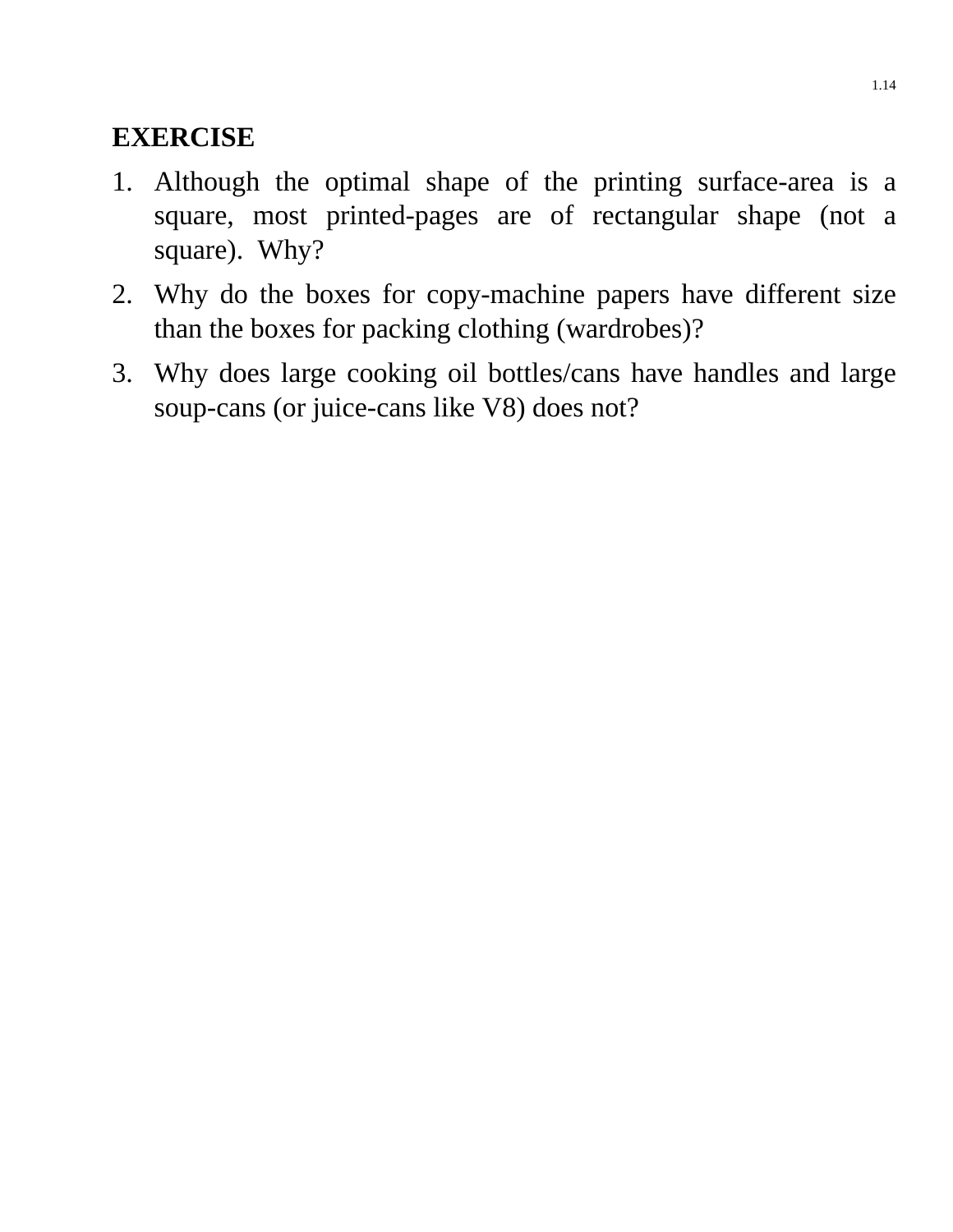### **WHAT IS NEW IN THIS COURSE**

- You will define the problem for your project.
	- The emphasis is not clever algorithms as in a Data-structure or Algorithm design course.
	- − Nevertheless, use them whenever possible.
- You will work in groups from start to finish, as in a software professional environment, with considerable effort spent in:
	- Reaching consensus within your group in all stages
		- defining the problem.  $\circ$
		- designing the overall solution approach.  $\circ$
		- creating the solution (clean and elegant code).  $\circ$
		- testing and demonstrating the solution.  $\bigcirc$
	- Producing documentations
		- Clearly stating your ideas and the key concepts  $\circ$
		- Justifying (benefits of) your decisions/choices  $\circ$
- You will learn key issues in large scale software development and relevant modeling and analysis/solution methods.
	- Requirements, its analysis, and use in high-level design
	- Finite-state modeling, Workflow-modeling
	- − UML and other related modeling
	- Software test-planing and other management issues

**Question:** How well does this fit your expectation of the course?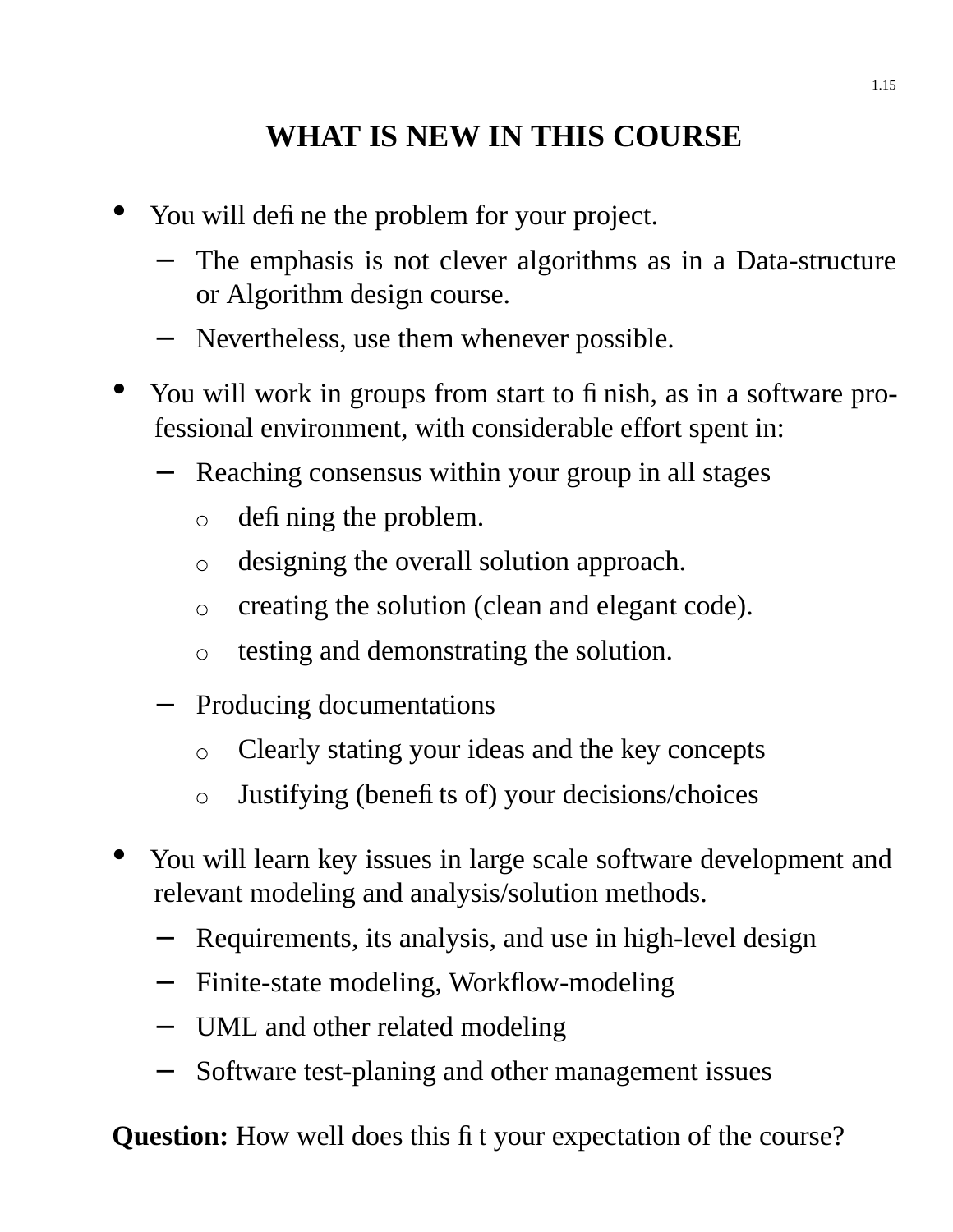### **SOFTWARE ENGINEERING**

**Software Engineering** (is more than programming):

Methods for systematic development of large software, starting from the problem analysis to the delivery of well-designed and thoroughly tested software, including all documentations.



Waterfall process model.

**Verification:** Make sure that your goal/target is correct, i.e., you are going for the correct system. **Validation:** Make sure that you achieved the goal/target system.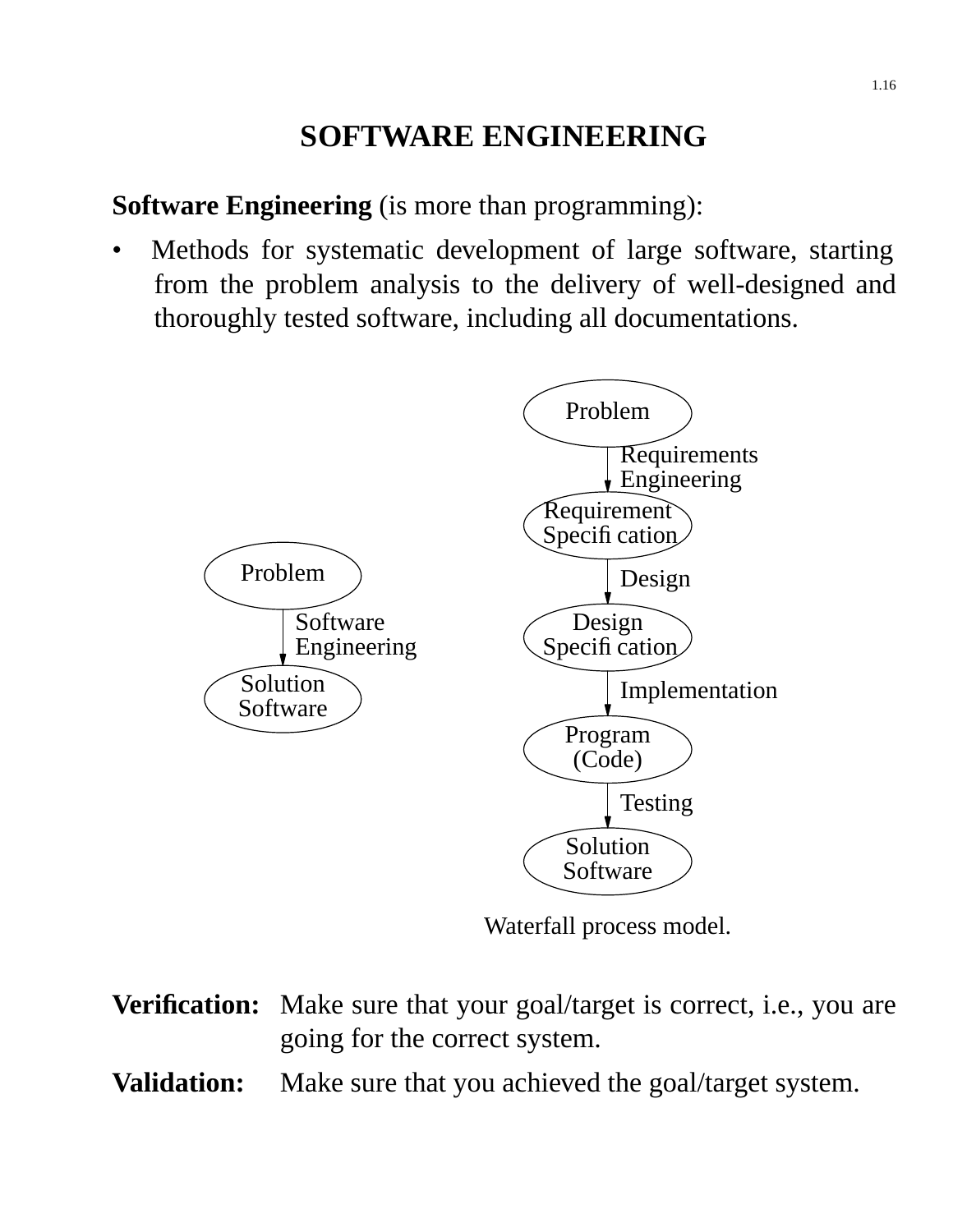### **SOFTWARE ENGINEERING IS DIFFERENT FROM TRADITIONAL ENGINEERING**

#### **Differences:**

- Natural laws of Physics/Chemistry does not apply to software in terms of structuring/organizing information and operations.
- Simple linear scaling does not apply from small software to large software.
	- Software complexity is not a linear function of the number of variables or the size of the code.
	- Software cost is not a linear function of its size.

### **Typical Questions One Can Ask of A Software:**

SOFTWARE (Library system, text editors and text processing, email system, MATLAB, etc

- What does it do, what problems does it solve?
	- Automation of library system allows to determine how many books a person has checked out at any time.
- Who developed it, how much did it cost, how long did it take?
- Is it stand alone? What OS does it run on?

**Question:** Which phases in the waterfall-model relate to which of these questions?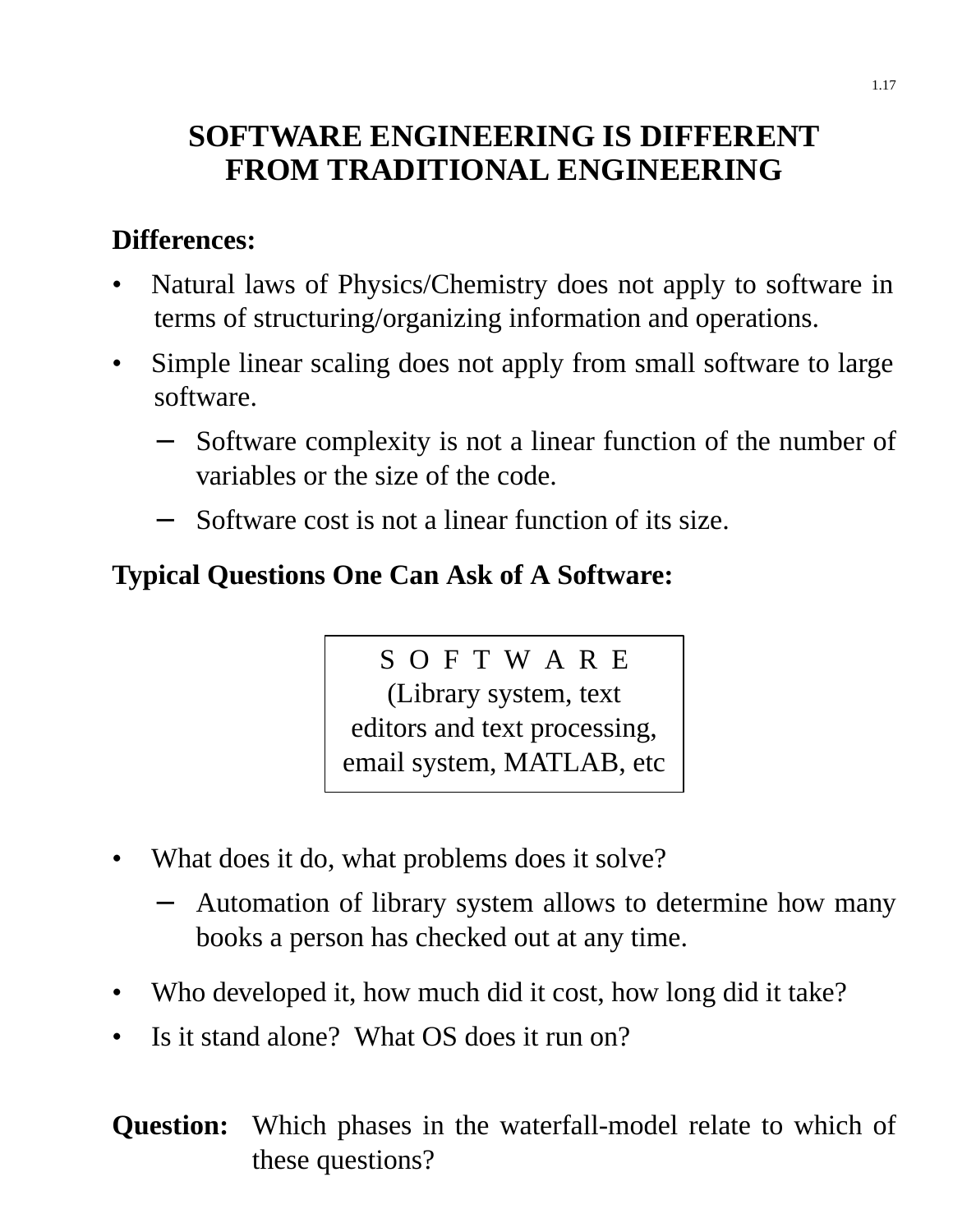### **PROJECT-STATEMENT**

#### **Five Components:**

- (1) *The title.* (It should be short and informative, and help us focus our thoughts and set expectations.)
- (2) *The project.* (Describe what this project intends to do. It may give a hint of the larger problem of which the project might address a small part.)
- (3) *The problem.* (Explain the broader issues your project will help to solve, maybe only a part.)
- (4) *The impact.* (Tell specifically what your project will achieve, who will benefit and where will the impact be felt – the objective component.)
- (5) *The motivation/inspiration.* (Tell why this project is important to you personally – emotional component.)

**Examples of Project Title** (max 50 characters):†

- *T*1 : One Million Kids Safe: One PC at a time.
- *T*2 : For the Children Feed the Body, Educate the Mind.
- *T*3 : Science for Indigenous Children.
- *T*4 : Wild Weather Fun.
- *T*<sub>5</sub>: Creating Futures.
- *T*6 : EasyTutor Free, Unlimited Online Tutoring Access

#### **Question:** Choose a title and write a short (3 to 5 lines) for "The project" part.

<sup>†</sup> From American Express' members-project competition, 2008. Length restriction for other parts: 500 chars each.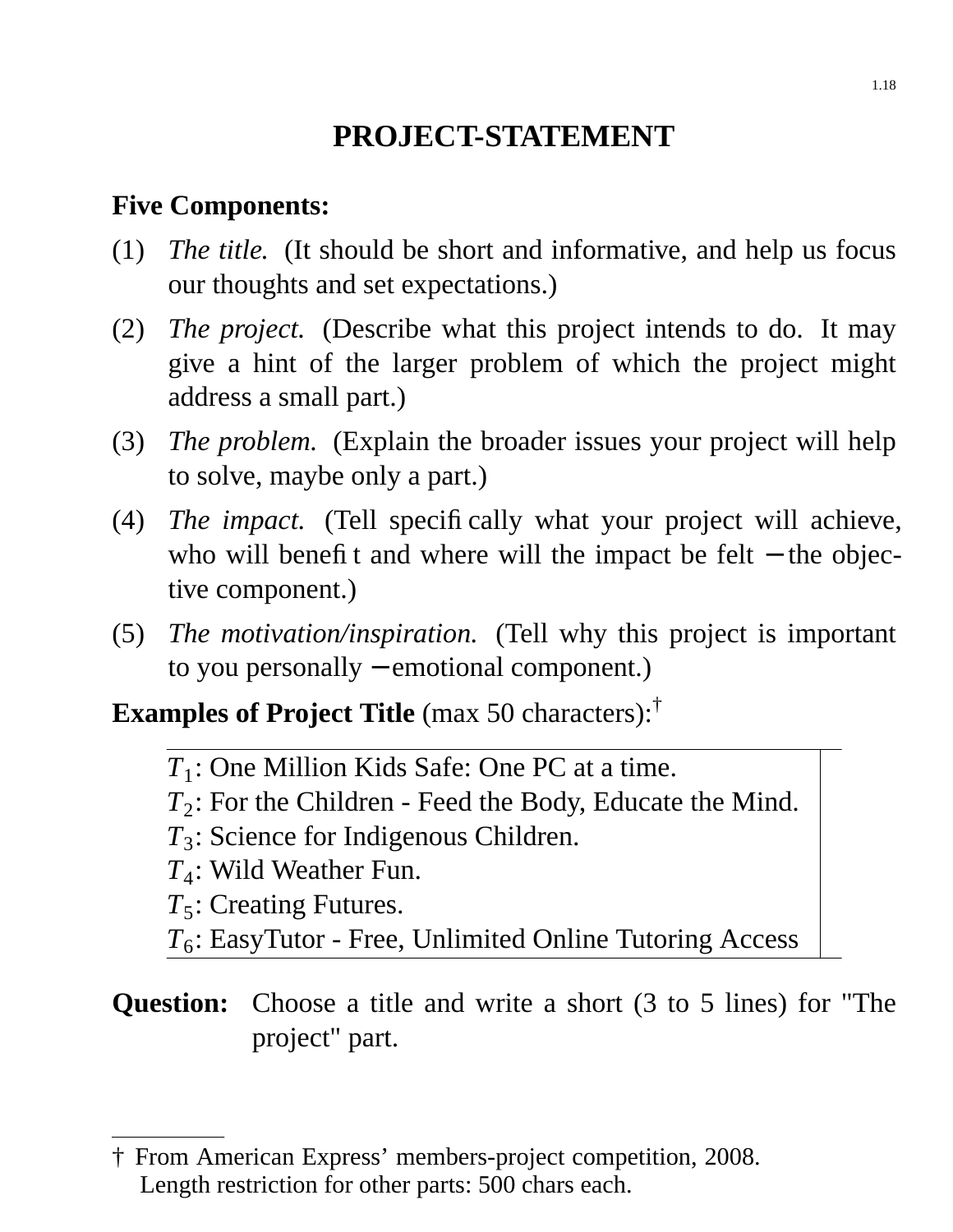### WHAT IS IN A PROJECT TITLE

### **Project Title:**

- It should be short.
	- It is a very short (one phrase) summary.
	- − It must avoid all unneccesary words.
- It should clearly indicate what to expect in the rest of the writing.
- To express something in a few words require identifying the most important issues and that requires a clarity of understanding.

#### **Question:**

•? What is wrong with the following title of a published article? Which words can be taken out without loosing value? Does it use capital letters in a systematic (logical - what is it) way?

Web Modeling Language (WebML): a modeling language for designing Web sites

•? If we keep all the words, can you reorder them in a way to better convey what the contents of the article might be?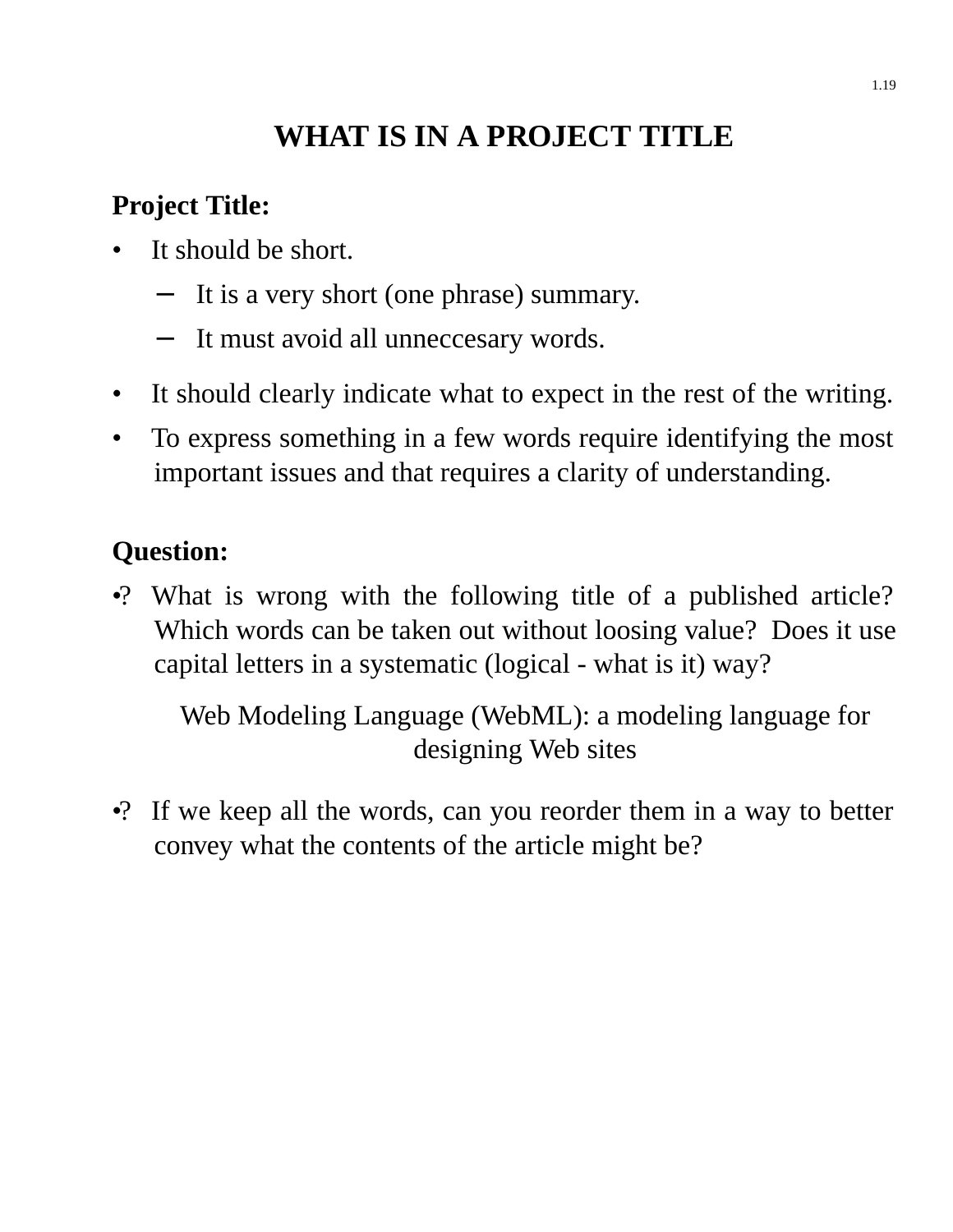### **EXAMPLES OF THE PROJECT-PART**

- $T_1$ . . The 1 Million Kids Safe National Campaign at its heart is a grass roots initiative to empower caretakers on an intimate level and educate them on the importance of protecting our nation's greatest investment, our children. The 1 Million Safe Campaign Website will act as the conduit between community, state agency and federal government with regards to child internet safety. Lastly, 1 Million Safe will host awareness rallies for youth around the country, promoting online responsibility.
- $T_2$ . . My idea is to provide the needy children of the world with food for the body and knowledge for the mind. Under this project, children in under-served areas of the world will have healthier lives through nutritional supplements. In addition, internetenabled laptops made just for children will provide access to educational mediums such as online classrooms, peer to peer interaction, and the limitless knowledge of the World Wide Web.
- $T_3$ . . It will incorporate science education into the idle time and play arena of preschool and early primary school children in the small remote, relatively stable and peaceful indigenous communities in Northern Philippines. It will create a non-competitive context and apply a compassionate teaching approach - congenial paths to joyful learning; tt will capitalize on the bounty of surrounding nature which offers a ready-made holistic setting and subject material for natural science.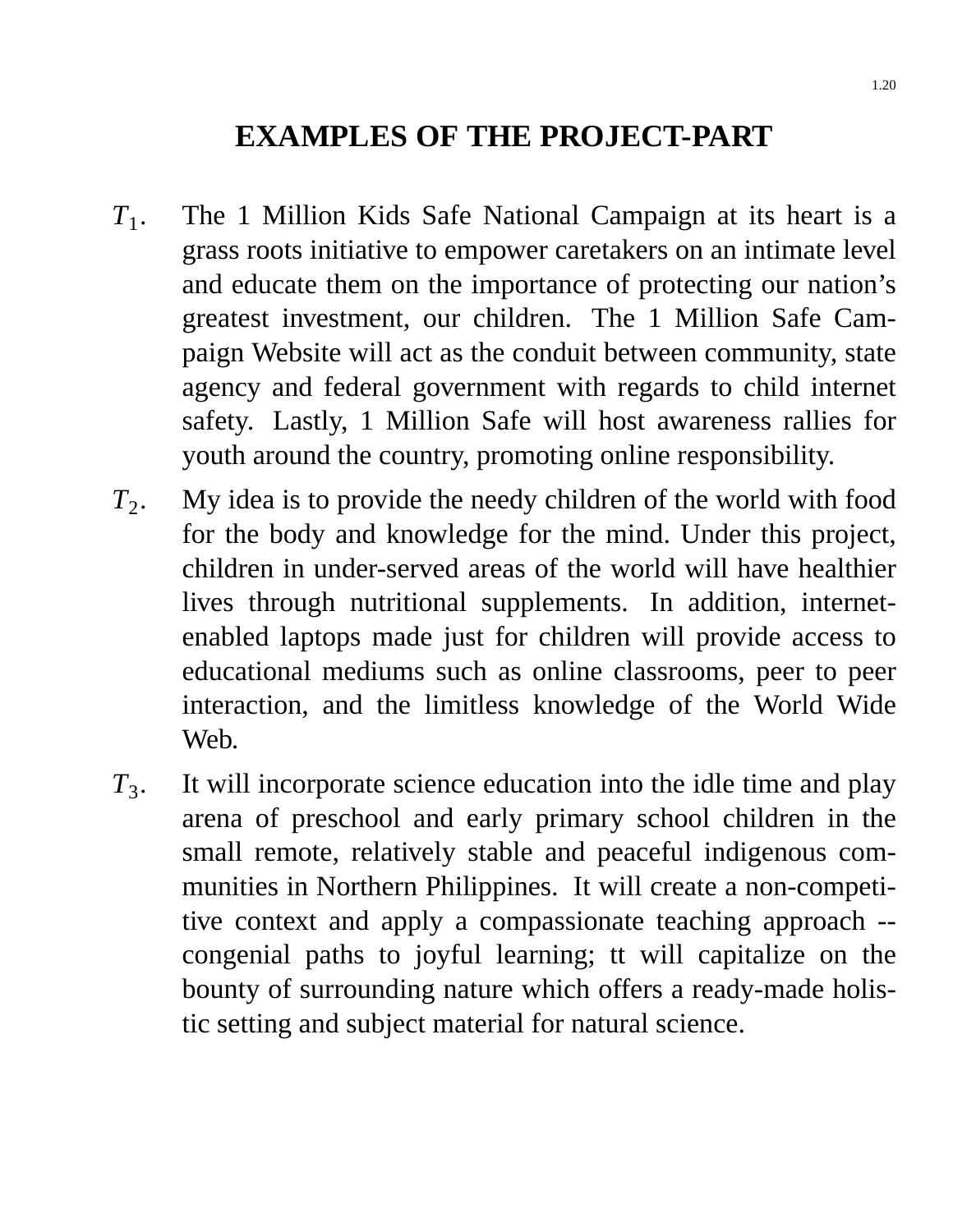## **CONTD.**

- $T_{4}.$ . I believe there should be a center devoted entirely to the education of weather. Weather can be presented in such a way to be educational yet a lot of fun. Informal hands on education will reach more children than someone standing in front of them preaching about the weather. There is a lot of folklore surrounding weather that would be fun for the visitors to learn about as well as the science and technology used in predicting weather.
- $T_5$ . . Creating Futures will provide pathways to employment through personalized computer training and certification. This project will establish a non-profit organization with the primary mission of helping transition U.S. veterans, individuals with disabilities, youth-at-risk and dislocated workers build valued, productive and rewarding jobs and careers in technical fields.
- $T_{6}$ . . A website that connects students from around the nation to quality volunteer tutors through a live chat program. Students can chat individually with tutors as well as draw on virtual whiteboards and even use microphones to orally communicate back and forth. All tutoring will be free and available as long as tutors are online to take tutoring requests from students. The website should also offer an online community for students to interact on many academic topics and share knowledge and support.
- **Question:** Rank (scale 1 to 10 = best) the project-statement in relation to their titles; justify your answer.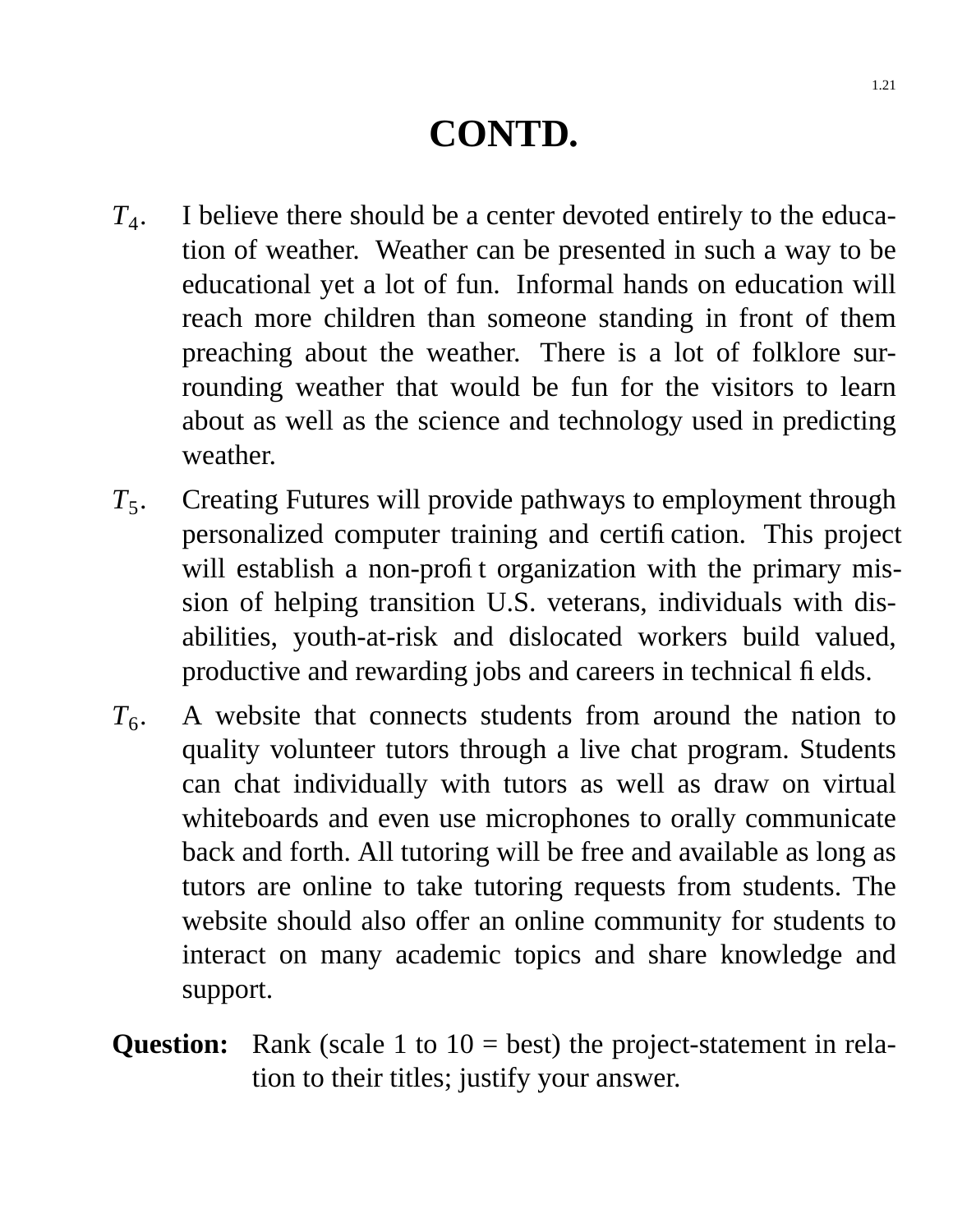### **COMPLETE EXAMPLES OF PROJECT**

### **The title:** Innovation Breeds Innovation

### **The project:**

A Web Site called the "Idea Exploration Portal" will help innovators (creators, composers, designers, inventors, researchers, leaders, etc.) in all fields share ideas and explore new ideas. The Idea Explorer (user) will dialog with a friendly avatar (Artificial Intelligence based) called 'SOFIA' who will serve as a tour guide in the jungle of innovative ideas.

### **The problem:**

Innovation is the most important solution to the challenges faced by modern powers such as the United States, Europe, Japan etc. who are outsourcing "less critical" parts of their economies to developing countries in Asia and South America for example. Also, the global scale and complexity of the issues we face today, require new ways of thinking, in more creative ways than ever before in our history

### **The impact:**

The "Idea Exploration Portal" will unify and focus the innovation community spread over many disciplines and areas of activities, that are currently fragmented, isolated. This isolation prevents cross-disciplinary fertilization of ideas.

### **The motivation:**

20 years + of research experience at NASA and other research centers, helped me see the need for new tools addressing the creative process directly. No such tools exist, even though the need for innovative ideas is critical to solve the complex issues we face today.

**Question:** Do you need to mention your skills to do the project?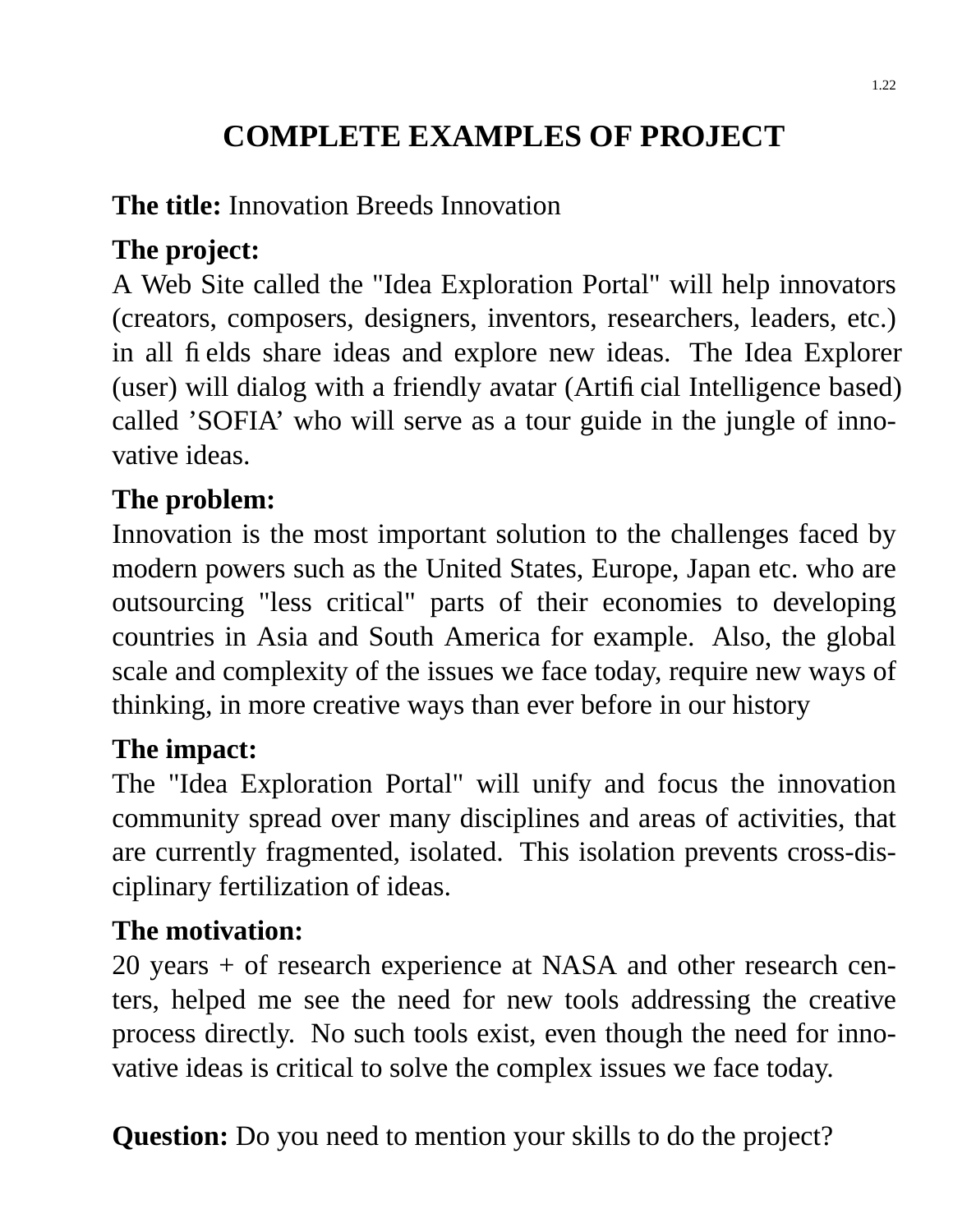### **CONTD.**

#### **The title:** Fulfilling America's Promise

### **The project:**

Develop a tutoring program for high school students at risk of dropping out, focusing on hard-hit urban areas. However, instead of adults tutoring the high school students, the high school students would tutor younger students. Research has shown that being involved in meaningful servicelearning can improve academic performance and student behavior. Moreover, by tutoring, the high schoolers not only have a responsibility to themselves, but also to their younger counterparts, to study.

#### **The problem:**

In America, nearly one-third of all public high school students will not graduate with their class. For African Americans, Hispanics, and Native Americans, the number is one-half. In Detroit, one of the hardest hit areas, the dropout rate is 75%. High school dropouts are eight times more likely to be in jail, twice as likely to slip into poverty in a single year, and three times as likely to be unemployed than high school graduates. This is not a "problem", this is a crisis.

#### **The impact:**

I expect this project not only to reduce the dropout rate in some of the nation's hardest hit areas, but also to improve the outlook of thousands of American students who might otherwise dropout. By keeping these students in school, this project would increase their average income and employment rates, ultimately increasing tax revenues, improving the economy, and reducing the strain on welfare programs. I also expect the program and its effects to expand.

#### **The motivation:**

Having just graduated from high school, I long knew students are dropping out at alarming rates. Last year, I had the opportunity to listen to a speech that discussed the mitigating effects that engaging at-risk students in service-learning has on dropout rates. Doing more research, I learned that it is one of the easiest and most effective ways to deal with this crisis.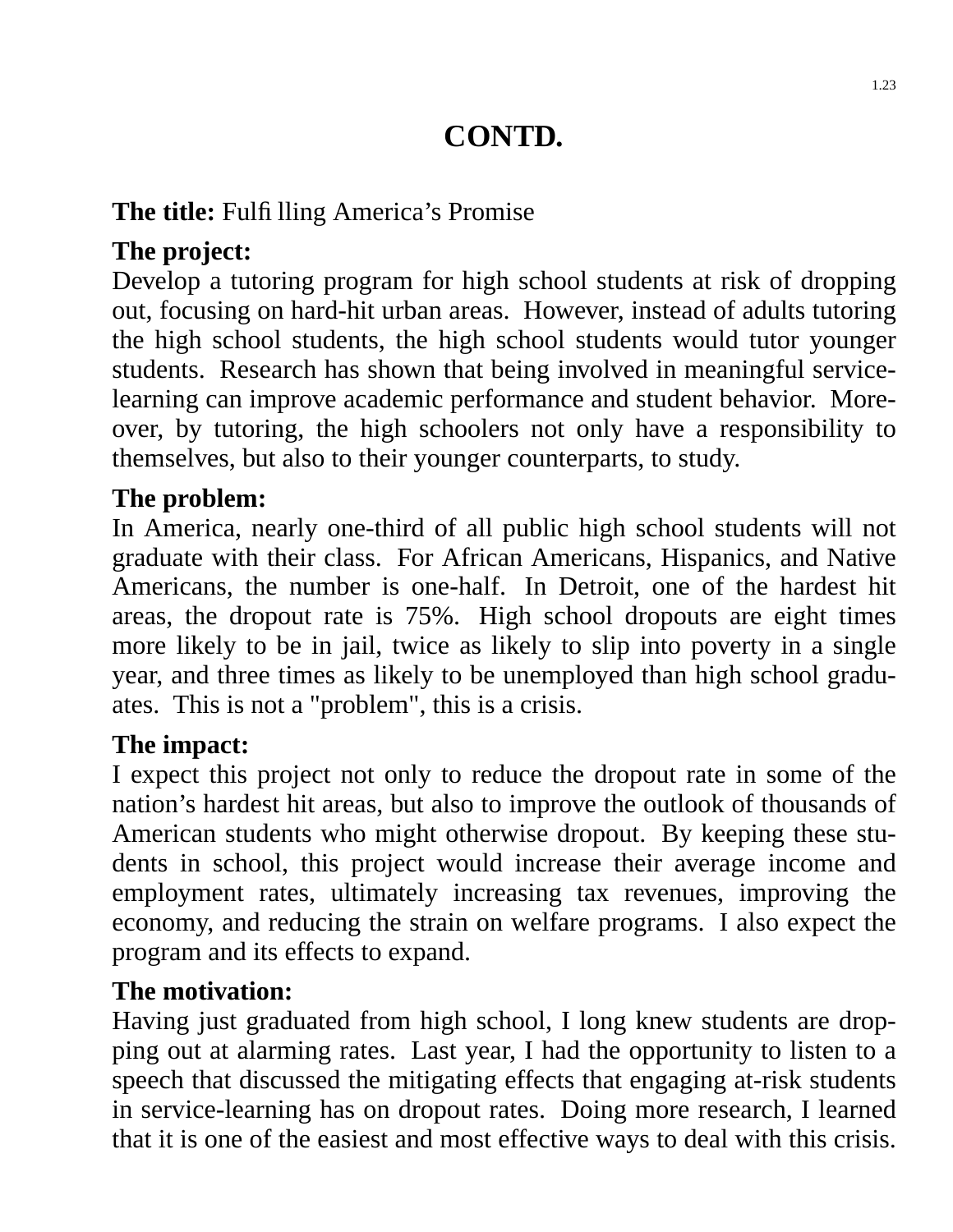### **CONTD.**

#### **The title:** Easy Tutor - Free, Online, Unlimited Access.

### **The project:**

A website that connects students from around the nation to quality volunteer tutors through a live chat program. Students can chat individually with tutors as well as draw on virtual whiteboards and even use microphones to orally communicate back and forth. All tutoring will be free and available as long as tutors are online to take tutoring requests from students. The website should also offer an online community for students to interact on many academic topics and share knowledge and support.

### **The Problem:**

Many students struggle through studying and homework and often enter the classroom not understanding the content previously taught. Hiring private tutors is often very expensive and simply improbable for many students. The internet is easily accessible from home, school, a local library, or community center so offering free tutoring through a website can make it available to anyone needing help. Tutors will provide support in any subject, allowing the student user to gain a proper understanding.

### **The impact:**

The project will have a widespread impact on schools and individual students around the world. Many students will now know that they have an alternative resource to look to when they feel that all hope is lost in school. Furthermore, the ability to accept volunteers as tutors will allow many who share a passion for teaching to do so in the comfort of their own homes through flexible scheduling. Many students themselves need service hours and volunteering here would allow them to teach too.

### **The motivation:**

Having recently graduated from high school, I am aware of the need for supportive educational opportunities. I saw many of my peers struggling with no way out. They would come back unprepared to test, write an essay, or present a project. Had this project been in place, they would be able to go home and request the unlimited support of a tutor free of charge to make sure that they walk in the next day prepared and ready for anything. With this project, every single student would have a resource.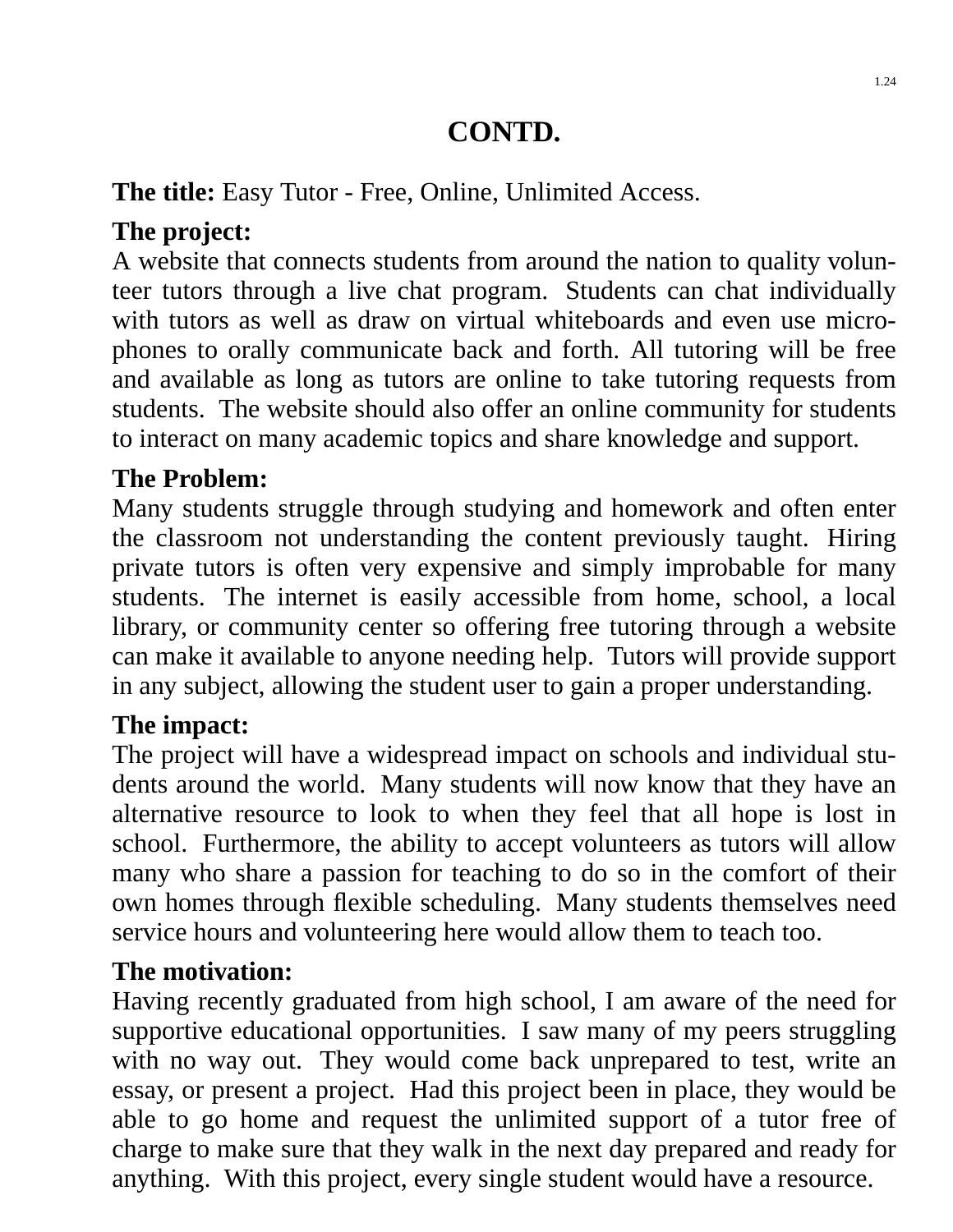### **REQUIREMENTS/DESIGN FOR DISPLAY OF DATES & DAYS IN A CALENDER-MONTH**

| August |             |                |                      |                |                           |                |
|--------|-------------|----------------|----------------------|----------------|---------------------------|----------------|
| S      | M           | T              | W                    | T              | $\boldsymbol{\mathrm{F}}$ | S              |
|        |             |                | $\mathbf 1$          | $\overline{2}$ | $\overline{3}$            | 4              |
| 5      | 6           | 7              | 8                    | 9              | 10                        | 11             |
| 12     | 13          | 14             | 15                   | 16             | 17                        | 18             |
| 19     | 20          | 21             | 22                   | 23             | 24                        | 25             |
| 26     | 27          | 28             | 29                   | 30             | 31                        |                |
|        |             |                |                      |                |                           |                |
|        |             |                | August               |                |                           |                |
| S      | M           | T              | W                    | T              | $\mathbf F$               | S              |
|        |             |                | 1                    | $\overline{2}$ | 3                         | $\overline{4}$ |
| 5      | 6           | 7              | 8                    | 9              | 10                        | 11             |
| 12     | 13          | 14             | 15                   | 16             | 17                        | 18             |
| 19     | 20          | 21             | 22                   | 23             | 24                        | 25             |
| 26     | 27          | 28             | 29                   | 30             | 31                        |                |
|        |             |                |                      |                |                           |                |
|        |             |                | August               |                |                           |                |
|        | S           |                | 5                    | 12 19          | 26                        |                |
|        | M           |                | 6<br>13              | 20             | 27                        |                |
|        | T           |                | 7 <sup>1</sup><br>14 | 21             | 28                        |                |
|        | W           | $\mathbf 1$    | 8<br>15              | 22             | 29                        |                |
|        | T           | $\overline{2}$ | 9<br>16              |                | 23 30                     |                |
|        | $\mathbf F$ | 3<br>10        | 17                   | 24             | 31                        |                |
|        | S           | 4<br>11        | 18                   | 25             |                           |                |

• Why don't we have row-labels for the top two tables?



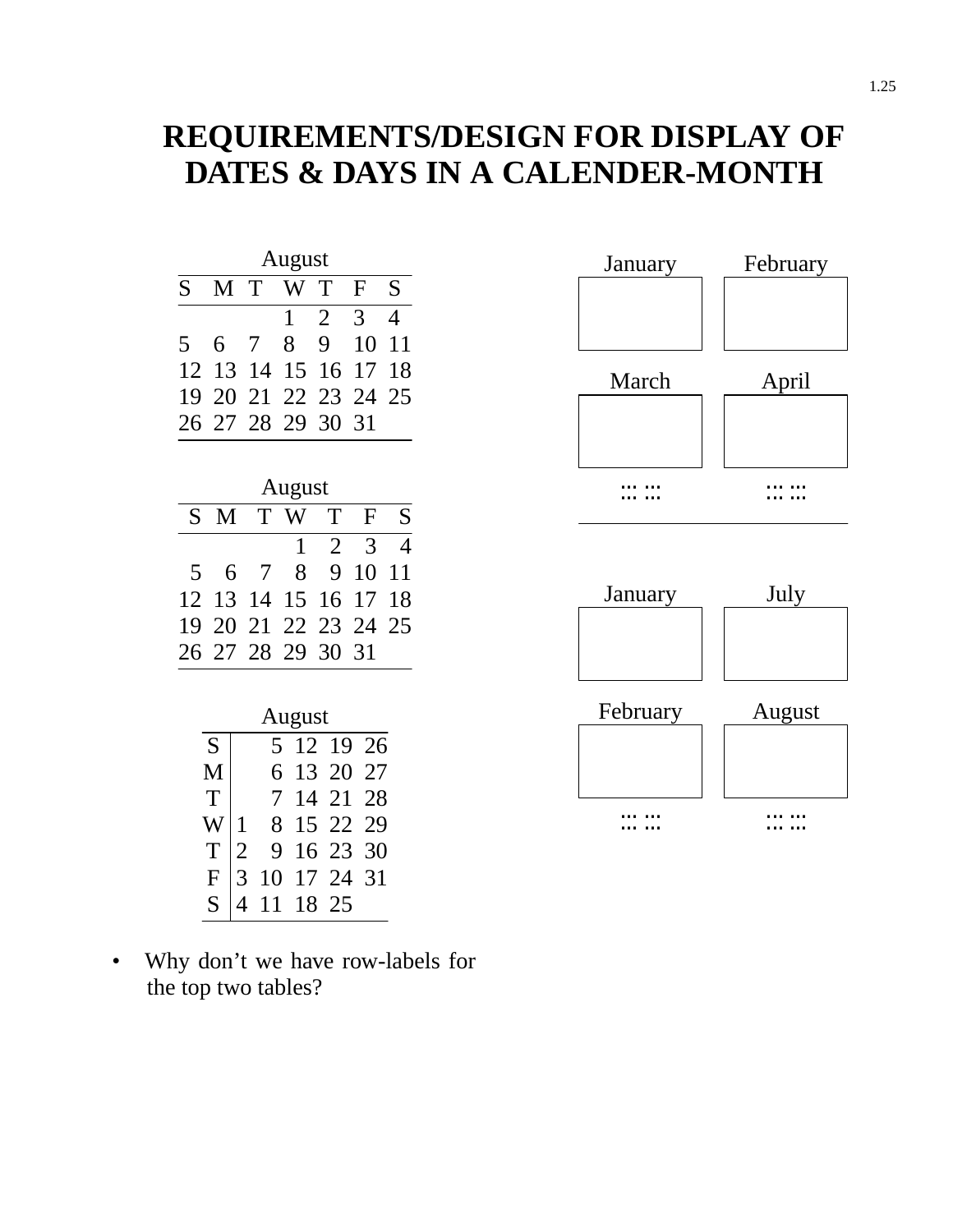### **REQUIREMENTS: THE BASIS OF GOAL-ORIENTED SOFTWARE DESIGN**



### **Question:** What should be the output for erroneous inputs?

### **Requirements**:

- (1) A set of criteria for the "external behavior" of the system ("what" vs. "how", internal behavior) of the system, that distinguishes the acceptable solutions from the others.
- (2) The requirements form the basis of acceptance-test; they must be testable/verifiable.



**Question:** Why do we emphasize here the "external behavior"?

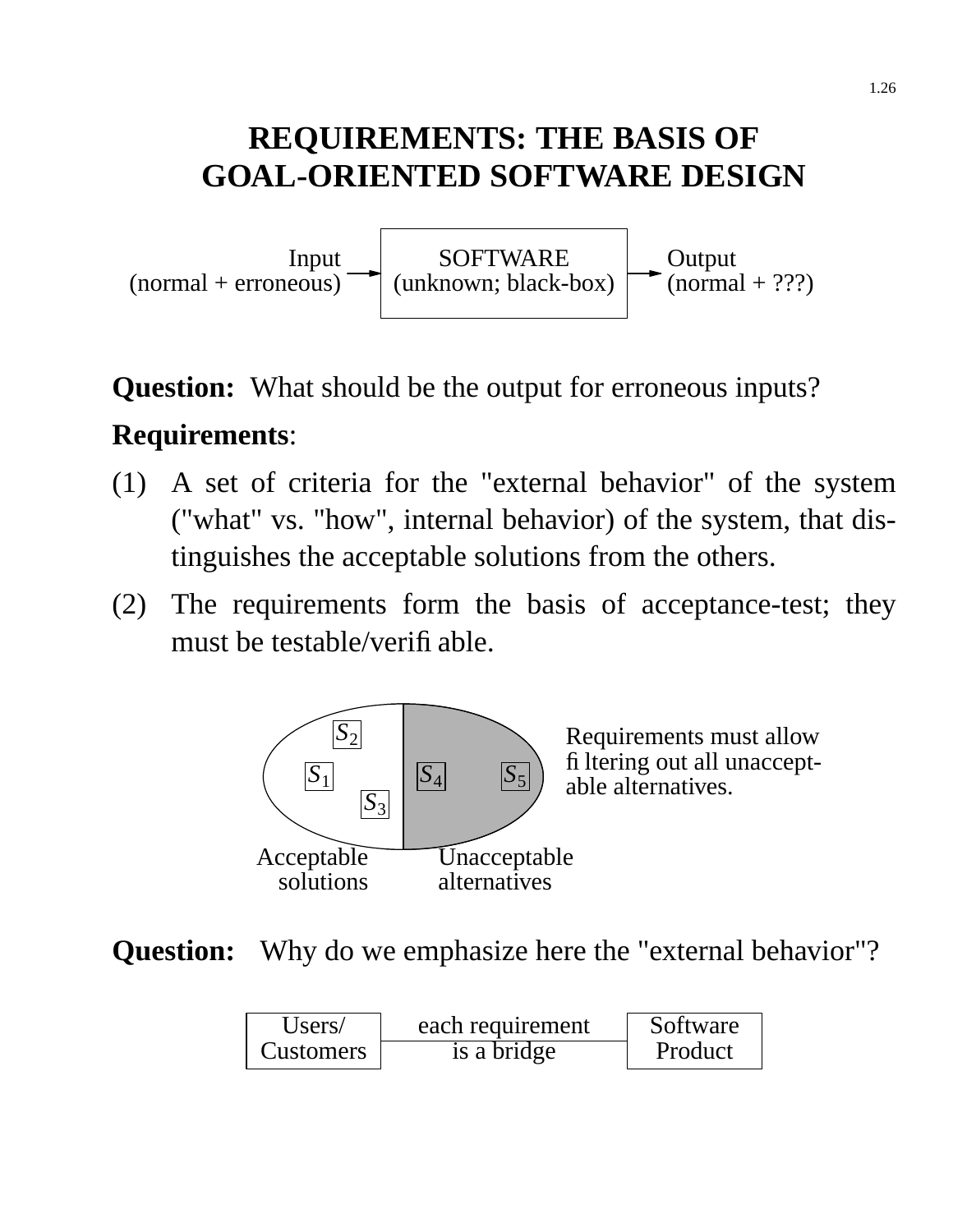### **REQUIREMENTS ARE DIFFICULT TO VISUALIZE AND TO STATE**

### **Example.**

• Some common and some uncommon designs/shapes of a simple cup for drinking-water (without the handle).



### **Question:**

- •? State some requirements to filter out the uncommon shapes.
- •? Are there other requirements that are not perhaps "seen" from these examples?

### **Formulating requirements:**

• Always use example cases as a guide.

Requirements: You get what you ask for. Missed requirement  $=$  less useful final product.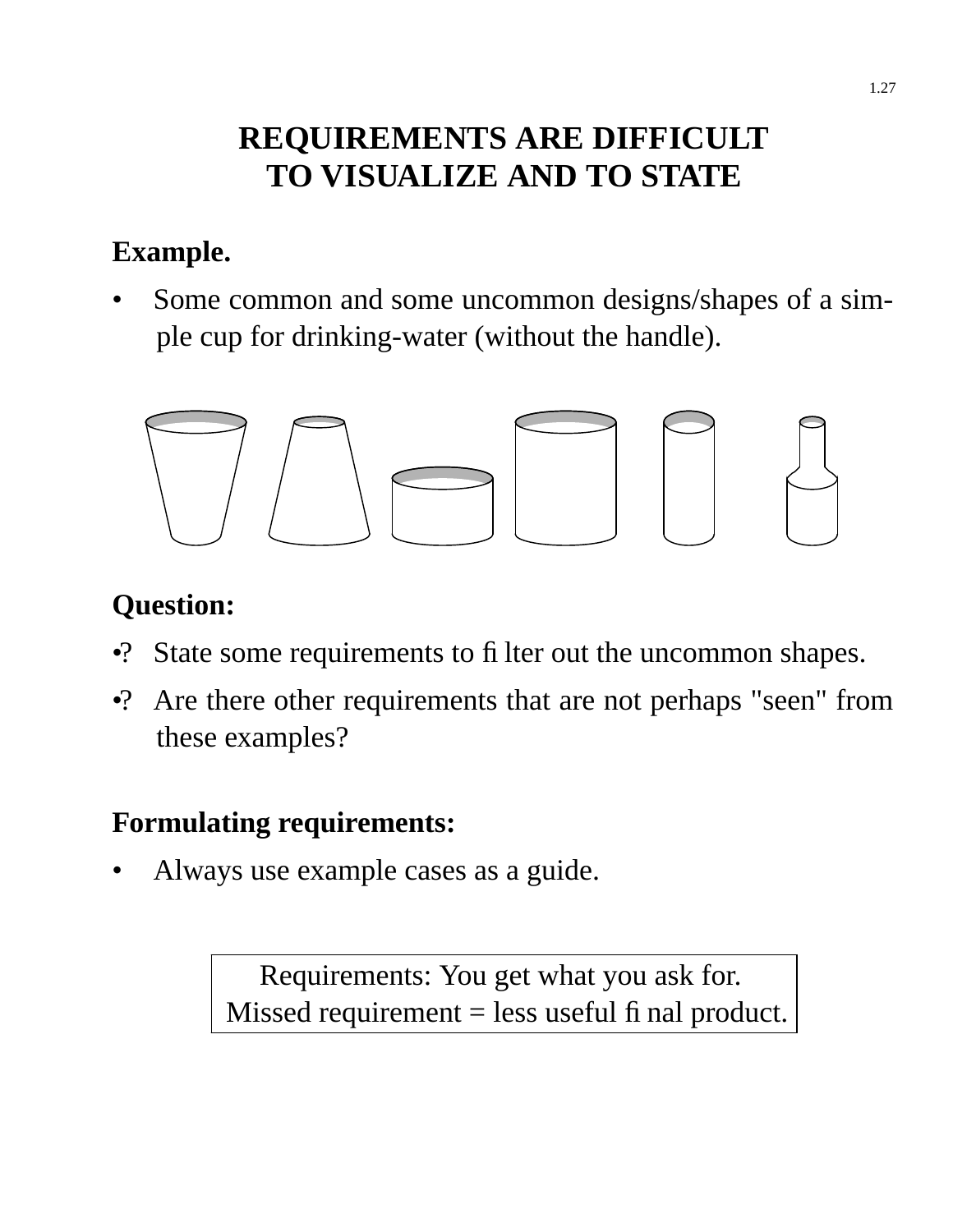### **REQUIREMENTS, SOFTWARE, AND SOFTWARE-PROCESS**

**Requirements:** A high-level, black-box, user-view of software.

- − Black-box: requirements come *before* software is built.
- − High-level: requirements focus on "*what*" and not "how".



### **Functional requirements:**

- What inputs, including applicable constraints, does it need?
- What outputs, including their properties, does it produce?
- What functionality, i.e., relationship holds between the inputs and the outputs?

### **Question:**

- •? What are some (comparatively) minor issues of a software?
- •? What situations make us look at the requirements once again after building a software?
- •? What is wrong with the requirement "Write a software to classify triangles"? Give a correct form.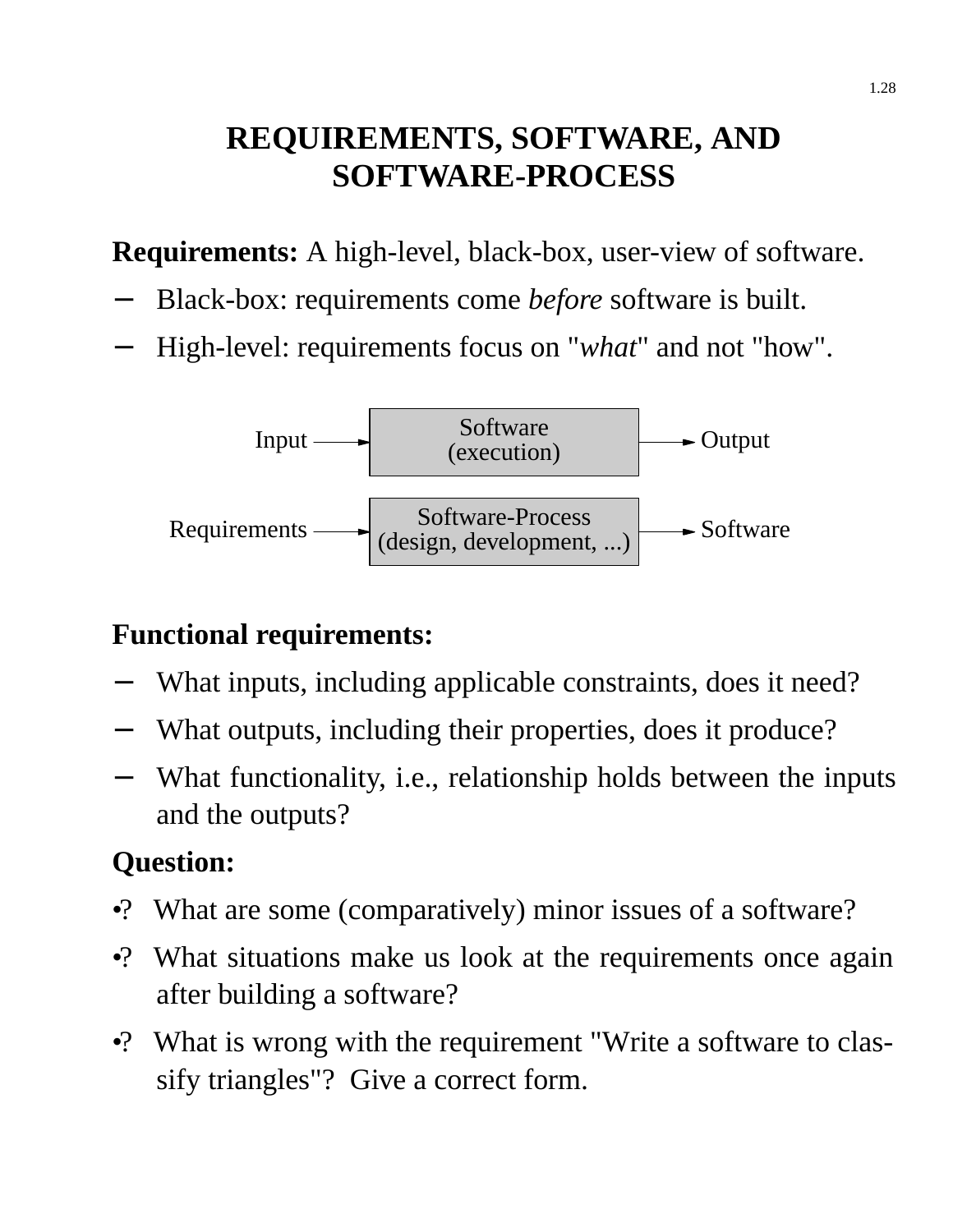### **EXAMPLE OF REQUIREMENTS**

Suppose we have (or plan to develop) a software to count #(words in a text-file) and #(characters in those words).



### **Requirements:**

- *Functionality:* Count #(words in a text-file) and #(characters in those words).
- *An input oriented requirement* (part of pre-condition): There is no restriction on the word-size. (Alternatively, one

could say that each word is, say,  $\leq 20$  characters.)

• *An output-oriented requirement* (part of post-condition): wordCount  $\leq$  charCount, both being 0 for an empty file.

### **Always Explain Requirements** (with examples):.

For the file shown below as a string and  $\boxed{e}$  for end-of-file, we have word/char counts  $= 5/22$  or  $6/21$  (including ".").

This is a short text-file.  $\boxed{e}$ 

### **Question:**

•? Give a requirement related to word-separators. Which category of functional requirement does this fall into?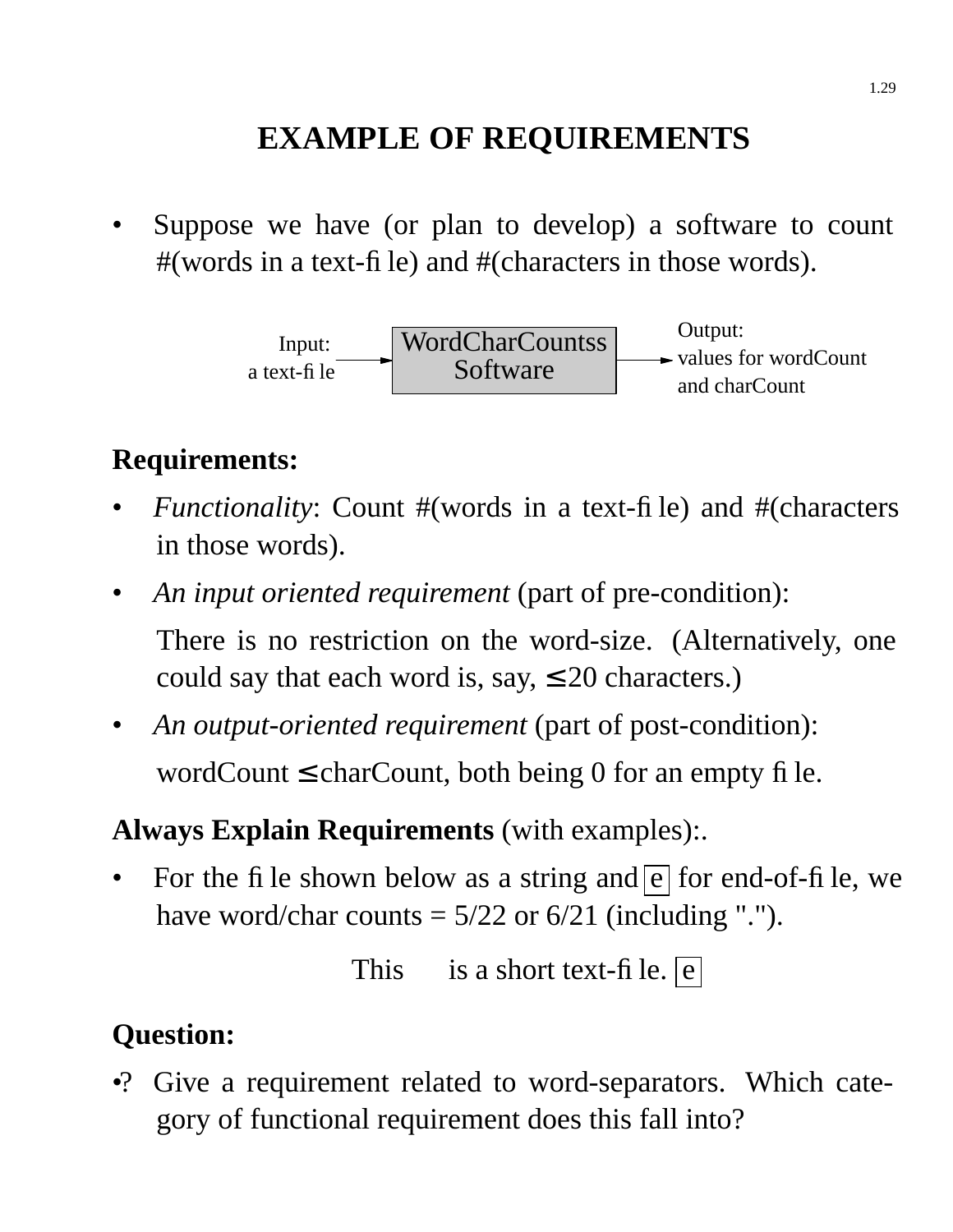### **TWO WordCharCounts FUNCTIONS**

What would be some requirements that would make one or both of these invalid?

```
#define WORDLEN 20
void WordCharCountss(FILE *inFile)
{ int i;
  char word[WORDLEN+1];
  wordCount = charCount = 0;
 while (fscanf(inFile, "%s", word) > 0) {
        wordCount++;
        for (i=0; i<=WORDLEN; i++)if ('\0' == word[i]) break;
            else charCount++;
 }
}
void WordCharCountss(FILE *inFile)
{char ch;
wordCount = charCount = 0;
while (fscanf(inFile, "%c", ch) > 0)
       if ((ch != ' ')\& (ch != '\\charCount++; wordCount++;
          while (fscanf(inFile, "%c", ch))
                if ((ch) = ' ' ) && (ch) = ' \n1charCount++;
                else break;
       }
}
```
#### **Question:**

•? How do you defend that none of these functions find the number of lines in the textfile? How could you fail to defend?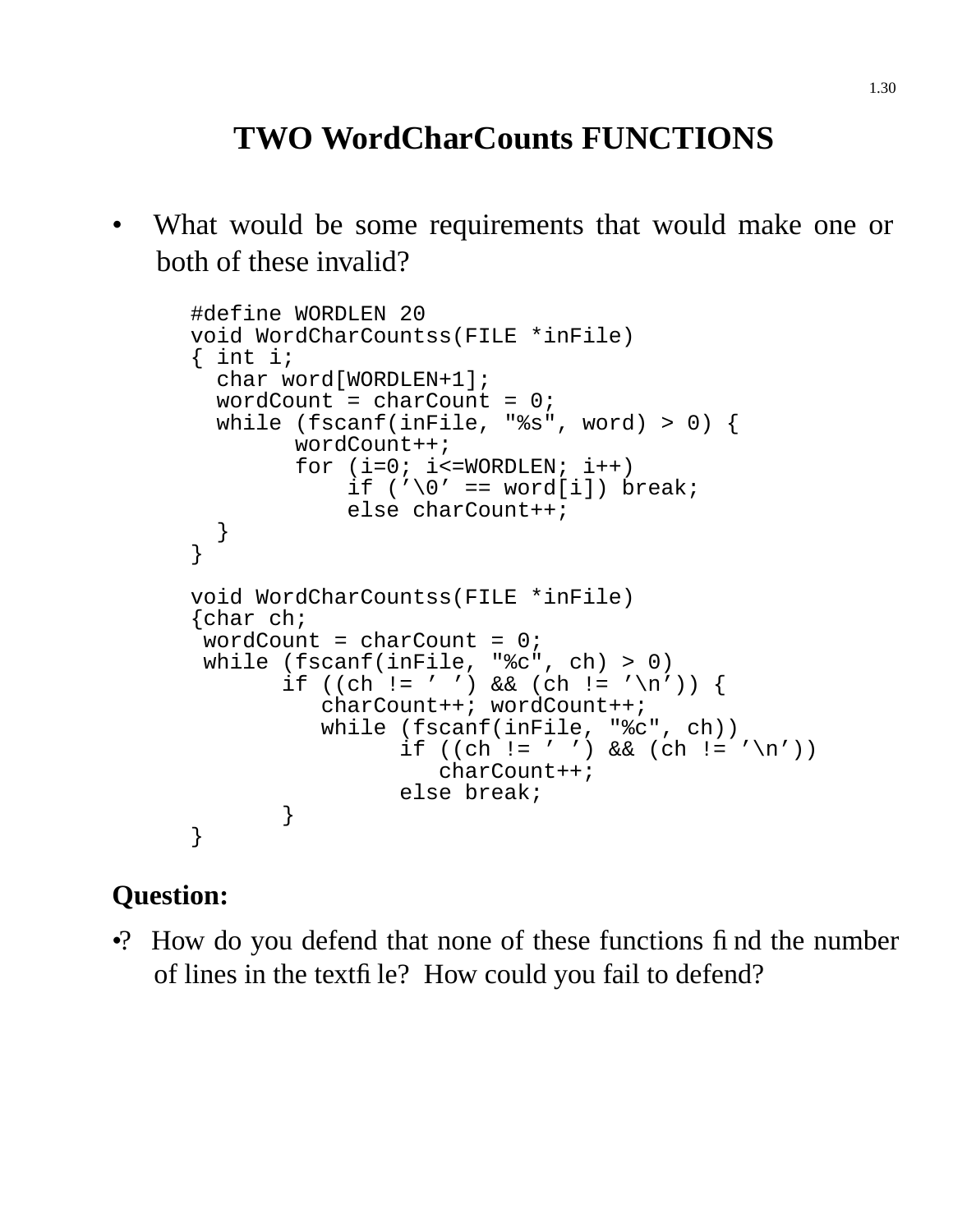### **STATING REQUIREMENTS IS DIFFICULT**

#### **Requirements for** WordCharCounts-**function:**

Determine #(words in a textfile) and #(characters in those words).

#### **How good is the above requirement-statement:**

- Does it specify the input/output and their relationship?
	- What domain concepts are used to express the requirements?
- Is there any ambiguity in the requirement?
	- Is a punctuation mark  $($ ,') next to a word part of it?
	- Is "John's" one word? How about "don't"? Is "open/close" one word or two words?
	- How many words and characters are there in

"I don't know John's brother, but I know him."

What happens when a word is split between two lines as in

Mr. Johnson is an extraordinary person.

- − What characters other than blanks and new-lines are considered word-separators?
- Is this requirements testable?

Determining requirements is not an easy task, but good requirements are a must for a successful software.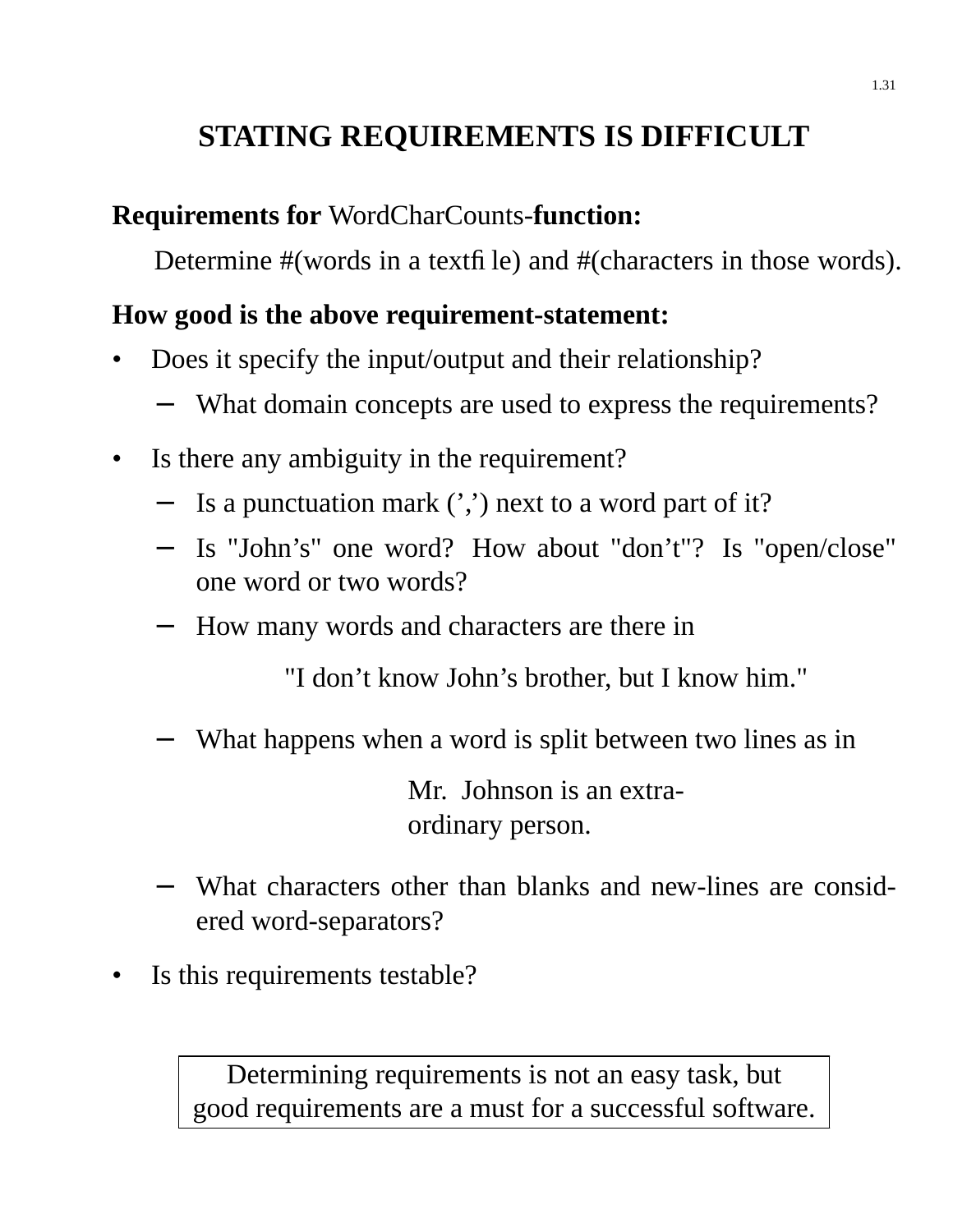### **DIFFERENCE OF VIEWPOINTS IN REQUIREMENTS AND IMPLEMENTATION**

### **Key Difference:**

- Requirements tend to use higher-level concepts than implementation (programmer) view points.
- The higher-level concepts can be very different from lower-level ones.

| Environment/User-view       | Machine/Programmer-view         |
|-----------------------------|---------------------------------|
| (input/output oriented)     | (more detailed and algorithmic) |
| text-fi $le =$              | text-fi $le =$                  |
| alternating sequence        | sequence of                     |
| of words and word-          | word-characters and             |
| separators                  | non-word characters             |
| end of sequence (in a word) | end-of-file indicating end      |
|                             | of a word or non-word chars     |
|                             | opening/closing a fi le         |
|                             | reading one word at a time and  |
|                             | skipping non-word characters    |
|                             | <b>or</b>                       |
|                             | reading one character at a time |
|                             | detecting start/end of words    |
| wordCount                   | wordCount initialization and    |
|                             | updates                         |
| charCount equals the sum    | charCount initialization;       |
| of word-lengths             | direct updates on reading word  |
|                             | characters (need not recognize  |
|                             | the equality condition)         |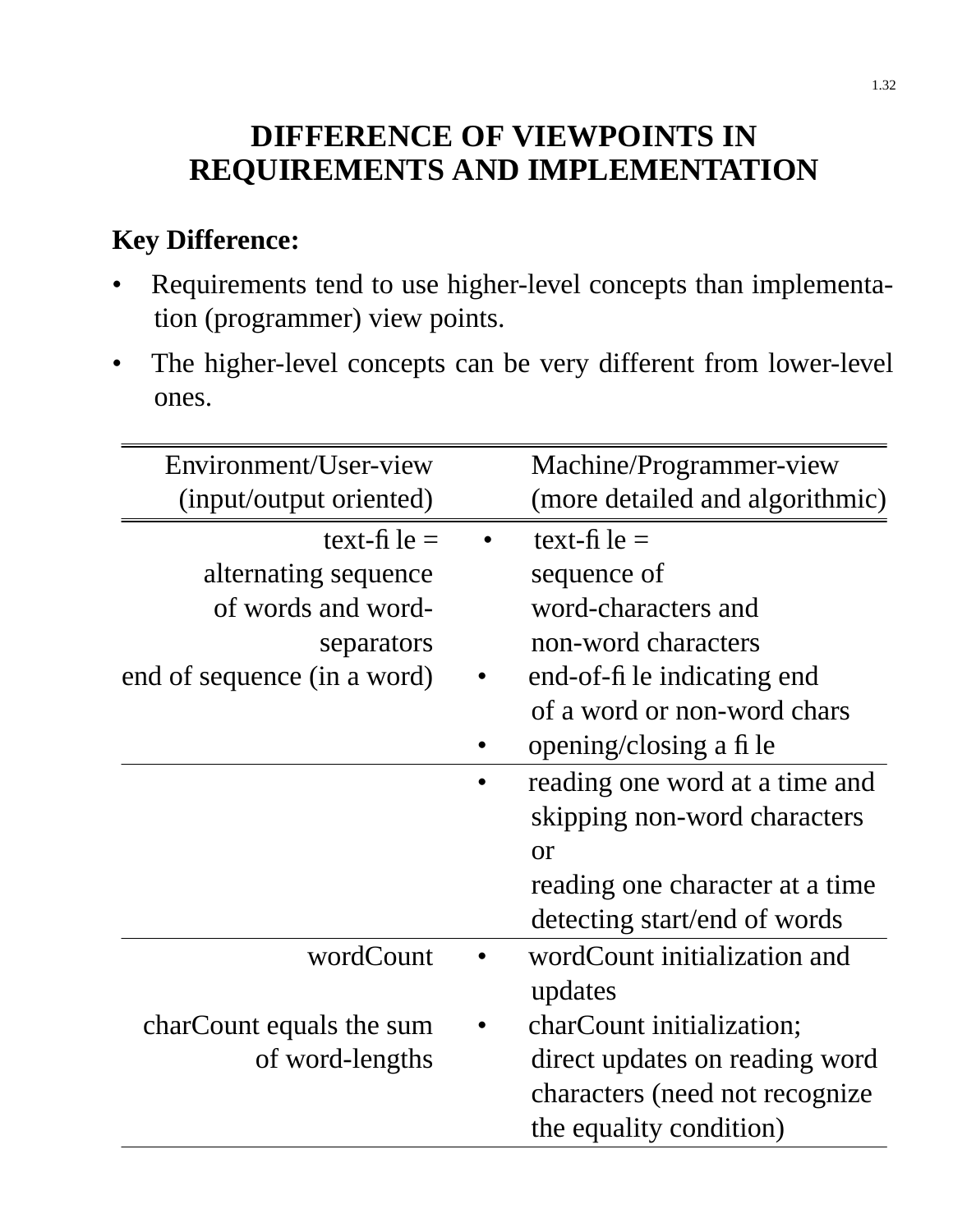### **MORE ON REQUIREMENTS**

#### **Two Softwares for Displaying a Binary-Tree:**

The softwares produce the following displays for the same test input. (The dotted lines, which are equally spaced, are added here to show the differences in relative node positions.)



### **Question:**

- •? What are some differences that you notice between the two displays?
- •? Could we have avoided the surprise at the demonstration time by explicitly specifying what we want (or don't want)?

State your requirements clearly (unambiguously) and without conflicts.

- $\cdot$ ? Is there a good reason not to have given those clear specifications to the vendors?
- •? What are some possible differences in the algorithms for the two types of display?

Describing a thing in a way to distinguishes it from others may not be easy even when we see/feel the difference.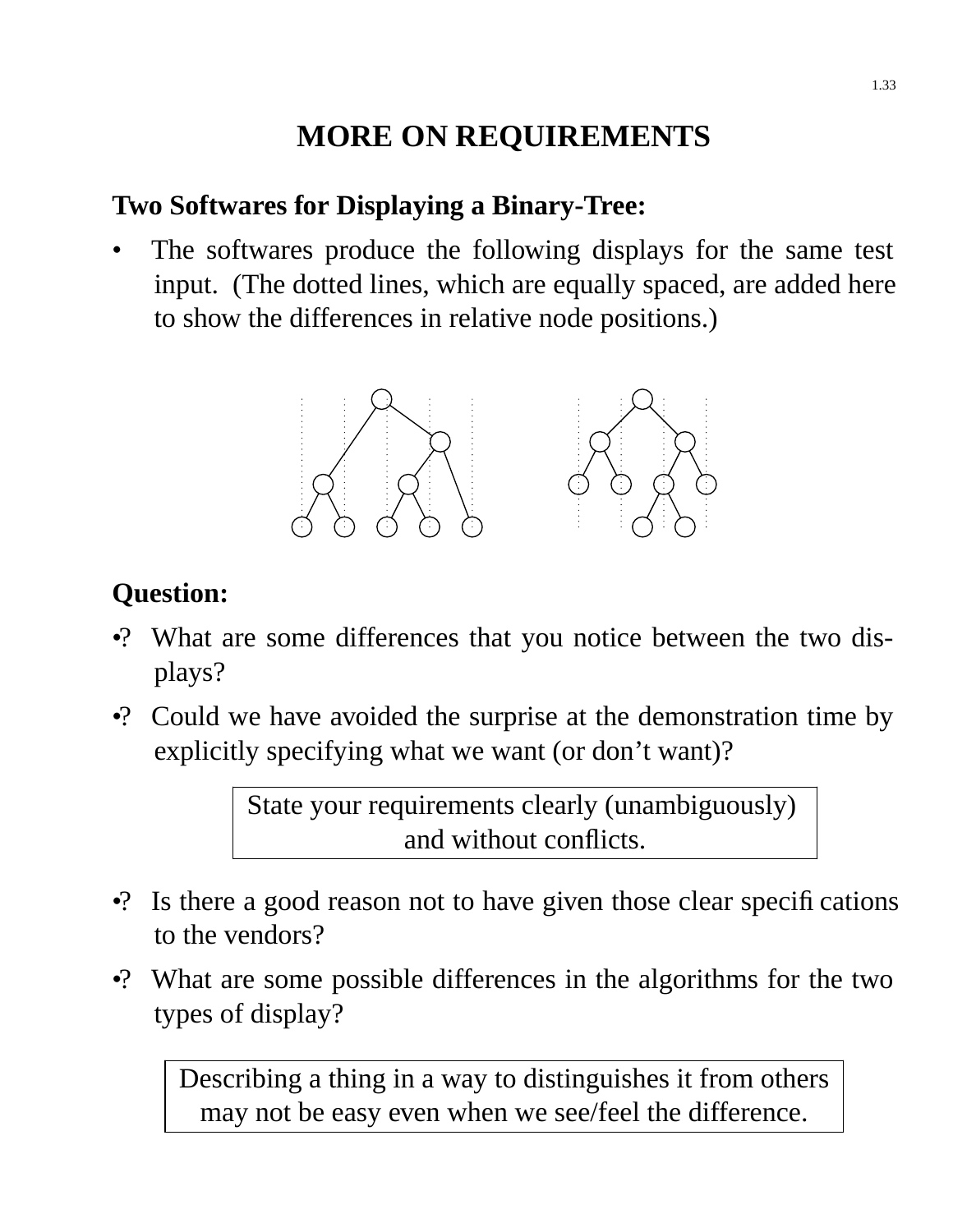### **FIND SOME GOOD REQUIREMENTS FOR A FLOWCHART-DISPLAY SOFTWARE**

- Use the following example displays as a guide.
- Note the waste of horizontal and vertical space in the bottom right example of nested do-while loops.





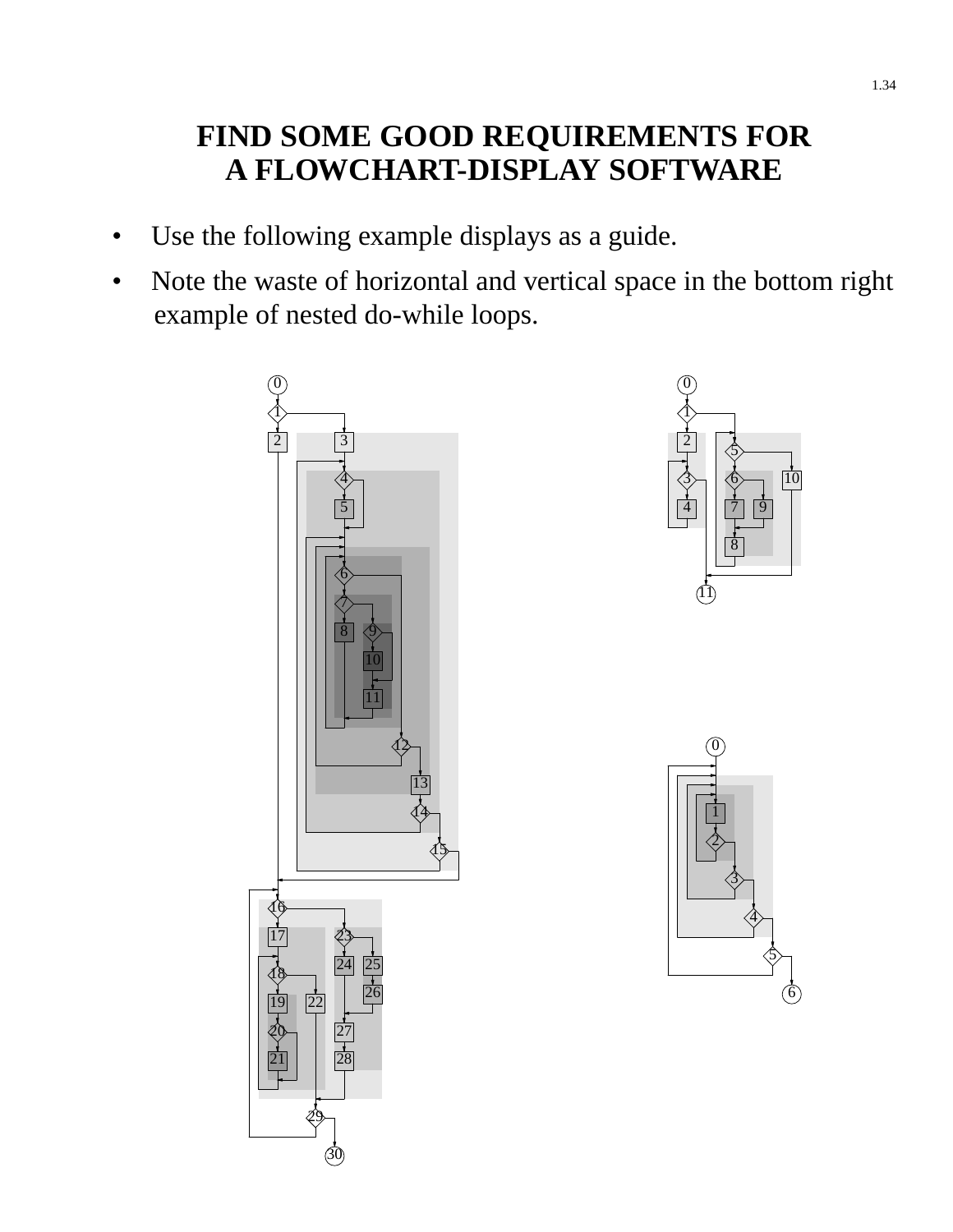### **IN SEARCH OF REQUIREMENTS: DATA ORIENTED APPROACH**

Identify Data (input/output) and Their Characteristics.

#### **Entities and Attributes for Flowchart-Example:**

- *Nodes:* position, shape, and content, entry-position (for incoming lines), and exit-position (for outgoing lines).
- *ConnectingLines:* shape, start/end nodes.

**Spatial Relationships** (related to display operation):

Spatial separation and relative positions of nodes and lines.

**Other Entities and Relationships** (also related to display operation):

- Block-structure among nodes; each block is a "super-node" with its own position and shape.
- Nesting relationship among blocks.



### **Question:**

- •? Does this help to formulate the requirements?
- •? Find a better scheme for loop-back connection for do-while loops. Explain why the new scheme is better.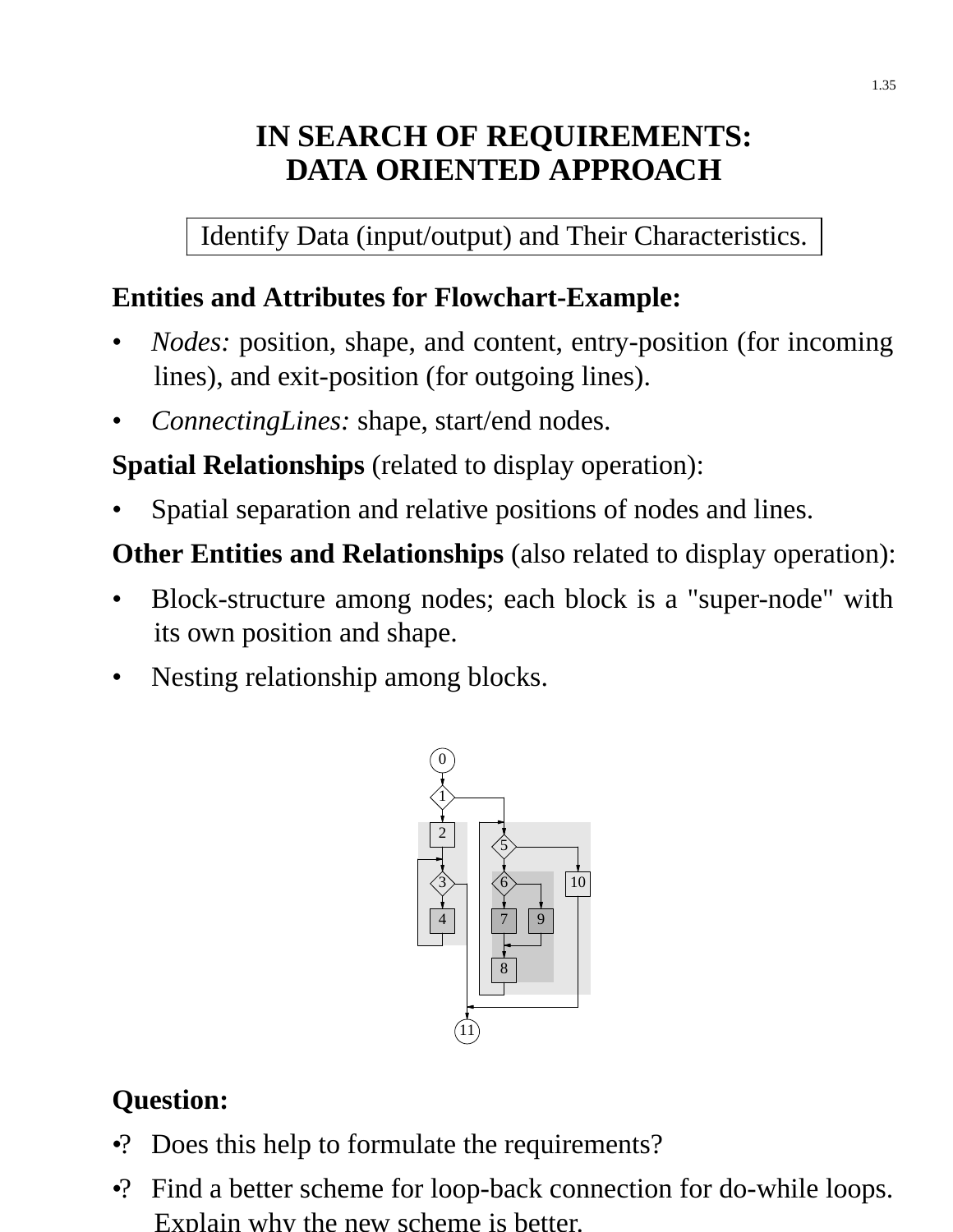### **REQUIREMENTS FOR MENU-DESIGN**

- **Menu:** A list from which a user selects one or more items.
- **Example:** Shown below is a two dimensional (multi-list) breakfast menu for a small restaurant. The person at the service counter marks the items selected by the customer.

| Main Items                                                     | <b>Drinks</b>                                  |
|----------------------------------------------------------------|------------------------------------------------|
| $\circ$ Scrambled Egg<br>○ Sausage<br><b>O</b> Toast and Jelly | $\circ$ Coffee<br>$\circ$ Coke<br>$\circ$ Milk |
| $\circ$ None                                                   | $\circ$ None                                   |

#### **Question:**

- •? Is there a good reason for having the "None" item in each list?
- •? Why is coffee listed first in the drinks-section and why does the drink-section appear second (right)?
- •? How many different breakfasts can be ordered based on the above menu?

#### **Evaluation Criteria of Menu-design:**

- (1) *Exclusiveness* (disjointness of the list-items): can we choose more than one item in the same list?
- (2) *Completeness* (of each list): does it include all items offered. Also, are all lists present?
- (3) *Organization within a list* (ordering of items): does it make it easier for the customer to choose? (The designer may want to direct the customer to choose particular items.)
- (4) *List-placement*: corresponds to the order in which the customer is likely to make decisions about different category of items?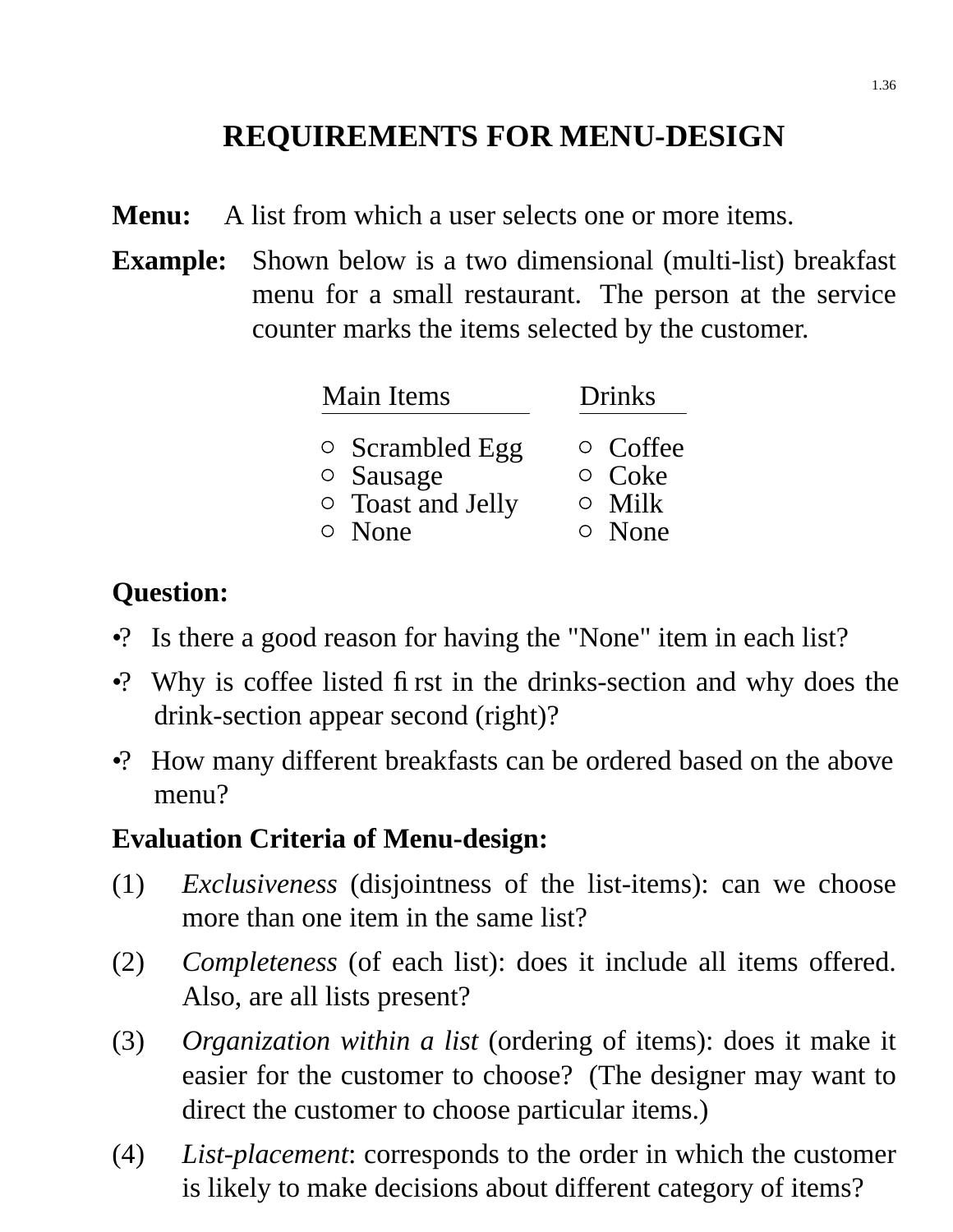#### **EXERCISE**

1. In what way the following arrangement of menu-items is superior/inferior to the one shown earlier?

| <b>Main Items</b>                                                            | <b>Drinks</b> |                                                                |
|------------------------------------------------------------------------------|---------------|----------------------------------------------------------------|
| Scrambled Egg $\circ$<br>Sausage o<br><b>Toast and Jelly</b><br>None $\circ$ | $\circ$       | $\circ$ Coffee<br>$\circ$ Coke<br>$\circ$ Milk<br>$\circ$ None |

- 2. How do you provide a small/large option for each menu item?
- 3. Which of the two forms for submission of students' end-of-semester grade by course instructors is better and why? The instructor only fills in one of the circles for each student who is not marked *w* or *a*. (The forms comes with the Course-name, Semester, etc already filled-in and not shwon here.)

|                     |                           | Fill-in one of the circles |  |  |     | withdraw |
|---------------------|---------------------------|----------------------------|--|--|-----|----------|
| <b>Student Name</b> |                           | marked A, B, C, D, and F   |  |  |     | or audit |
| $\cdots$            | A                         | (B)                        |  |  | (F) |          |
| $\cdots$            | $\left[ \right. A\right]$ | ®                          |  |  | (F) |          |
| $\cdots$            |                           |                            |  |  |     |          |
|                     |                           |                            |  |  |     |          |

| <b>Student Name</b> | Fill-in empty circles with    |
|---------------------|-------------------------------|
|                     | one of $A, B, C, D$ , and $F$ |
|                     |                               |
|                     |                               |
|                     |                               |
|                     |                               |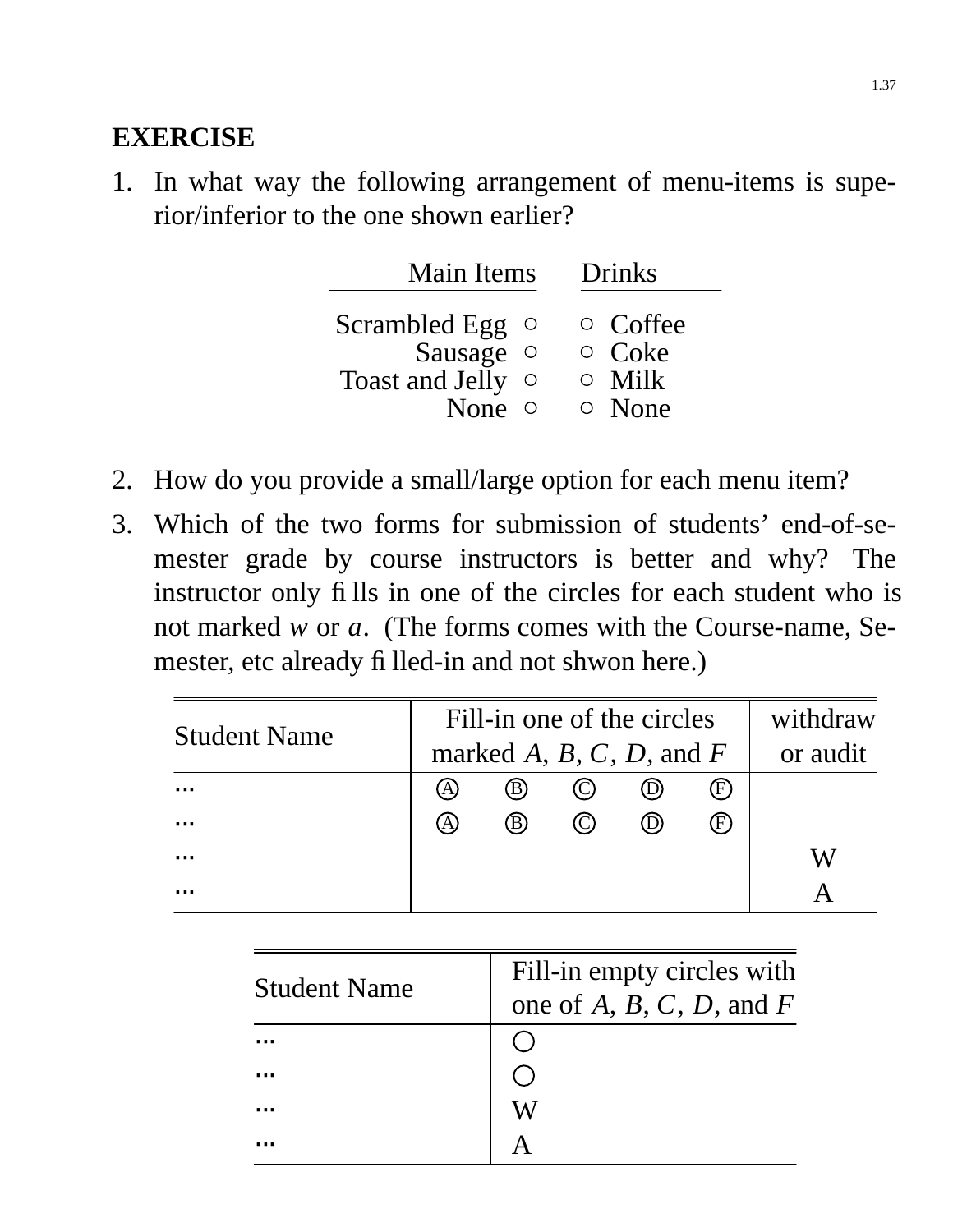- 4. The proposal submission web-pages for NSF (National Science Foundation) has a menu of three items as shown below for controlling access to the proposal by the Sponsored Research Office (SRO) of LSU. The person preparing the proposal selects one of circles for the SRO access control to the proposal.
	- Allow SRO to only *view* the proposal but not submit
	- Allow SRO to *view and edit* the proposal but not submit
	- Allow SRO to *view, edit and submit* the proposal

What problems do you see with this menu in terms of the evaluation criteria  $(1)-(3)$ ? Show a better menu design for the access control (in regard to viewing, editing, and submitting).

- 5. Consider a more general situation than Problem 4, where one gives controlled access to others (one person at a time) for editing and viewing a document that has clearly identifiable segments like "summary", "body", "financial data or budget", "figures", "tables", "special text", etc. Design a menu such that the menu is both easily extendible (e.g., new category of identifiable document segments may be added) and flexible in terms of the level of access allowed for each document segment.
- 6. If we want a 5th grader to choose two even numbers from a list of the numbers  $\{4, 6, 12\} \cup \{1, 7, 17, 19\}$ , what would be a good way and a bad way to present these numbers?
- 7. Shown on the next page is a sample display of the performance data for a particular student in a particular course. Design a display-control menu in which the student can indicate what he wants to see in the display. Note that there will be some mandatory items that must be included in the display as per the requirements of the University, although this can vary from course to course. In the example given here, the student's score and total score for each exam and homework fall in this category. An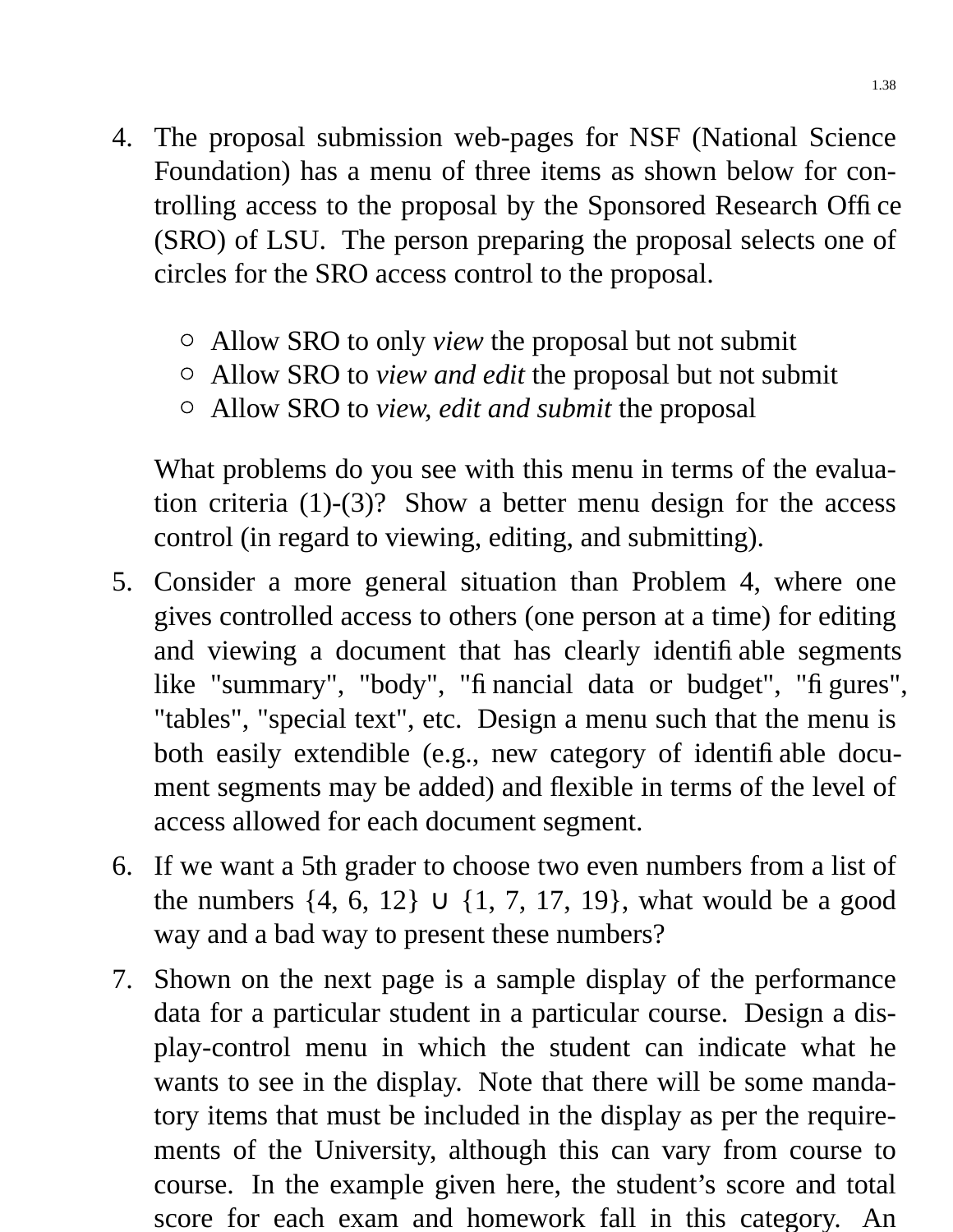instructor may on the other hand have options to turn off some other menu items so that a student cannot see the related information; for example "the rank in class" may fall in this category (and is not shown in the example display).

The design task here is to determine the contents of the menu and organizing them in a proper way so that the student can easily fillin the appropriate information based on his/her choice of items for display. Note that the actual display of the desired information will depend on the selected items in the control-menu.

### **A COURSE-PERFORMANCE DATA DISPLAY**

| <b>Student:</b> Sukhamay Kundu                                |                                         |  |
|---------------------------------------------------------------|-----------------------------------------|--|
| <b>Course:</b> Software Engg,                                 | <b>Semester:</b> Fall <b>Year:</b> 2008 |  |
| Grading scale: $A=85-100$ , B=75-84, C=65-75, D=55-64, F=0-54 |                                         |  |

**Performance-data for tests and homeworks:** Current grade = B

| Tests(90%) #1(20%)          |        | $\#2(20\%)$ | #3(25%)  | $\#4(25\%)$ |
|-----------------------------|--------|-------------|----------|-------------|
| My score (Total): $90(100)$ |        | 30(50)      | $\cdots$ | $\ddotsc$   |
| Class average:              | 87     |             | $\cdots$ | $\ddotsc$   |
| Homeworks $(10\%)$          | #1     | #2          | #3       | #4          |
| My score (Total):           | 10(10) | 10(15)      | 5(15)    | $\ddotsc$   |
| Class average:              |        |             | 12       | $\cdots$    |
|                             |        |             |          |             |

All test score (Total) =  $120(150)$ , Weighted-value =  $72(90\%)$ All homework scores (Total) =  $25(40)$ , Weighted-value =  $6(10\%)$ Total =  $78(100\%)$ 

**Do you want to choose another course**  $(y/n):$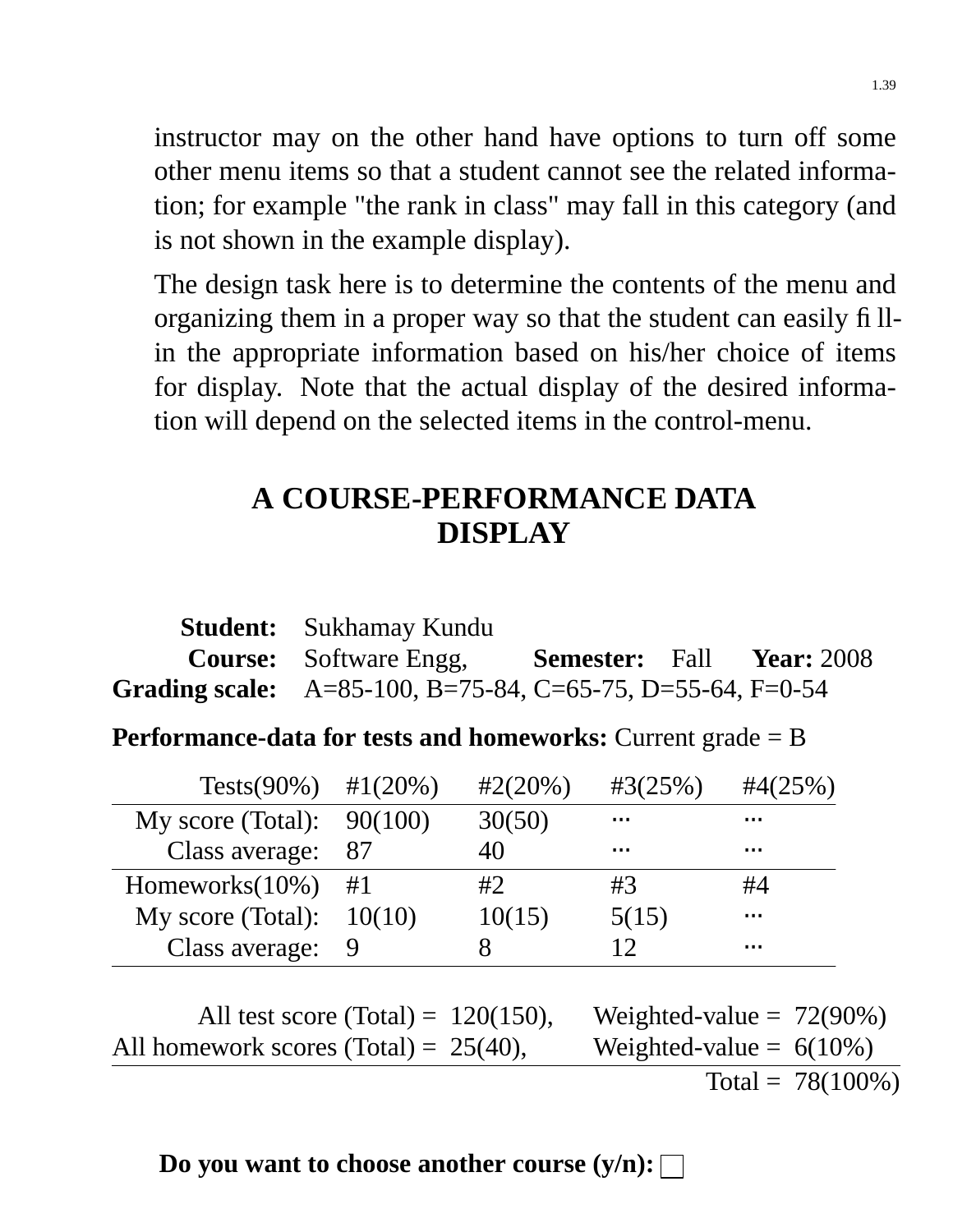#### **REQUIREMENTS FOR strcpy-FUNCTION**

#### **A Test-function for** strcpy**-function and Its Output:**

```
#include <stdio.h>
#include <string.h>
#define LENGTH 10
void testStrcpy() str: 'abcdef'
{ int i; i = 0, str: 'f'
  char str[LENGTH] = "abcdef";<br>printf("str: '%s'n", str);            i=2, str: 'def'
  printf("str: '%s'n", str);
  for (i=0; i<=LENGTH/2; i++) {<br>strcpy (str, str+LENGTH/2-i); i=4, str: ''strcpy (str, str+LENGTH/2-i);<br>printf("i=%d, str: '%s'n", i, str); i=5; str: ''
      printf("i=\d, str: '\frac{1}{5}s'n", i, str);
 }
}
```
#### **EXERCISE**

- 1. Explain why the output looks this way, by showing the content of whole str-array after each iteration of for-loop. The operation strcpy(str+3, str) with str = "abcdef", however, gives a run-time error (but no erro if  $str = "ab"$ ); explain why that is the case.
- 2. Use the UNIX command "man strcpy" to see the on-line manual page for strcpy. Then, formulate the requirements for a new function safeStrcpy as indicated below, including a proper choice of the return-value, which will avoid the kind of undesired behavior observed above for strcpy(str+3, str) and which destroyed the sourcestring.

int safeStrcpy(char \*destination, char \*source)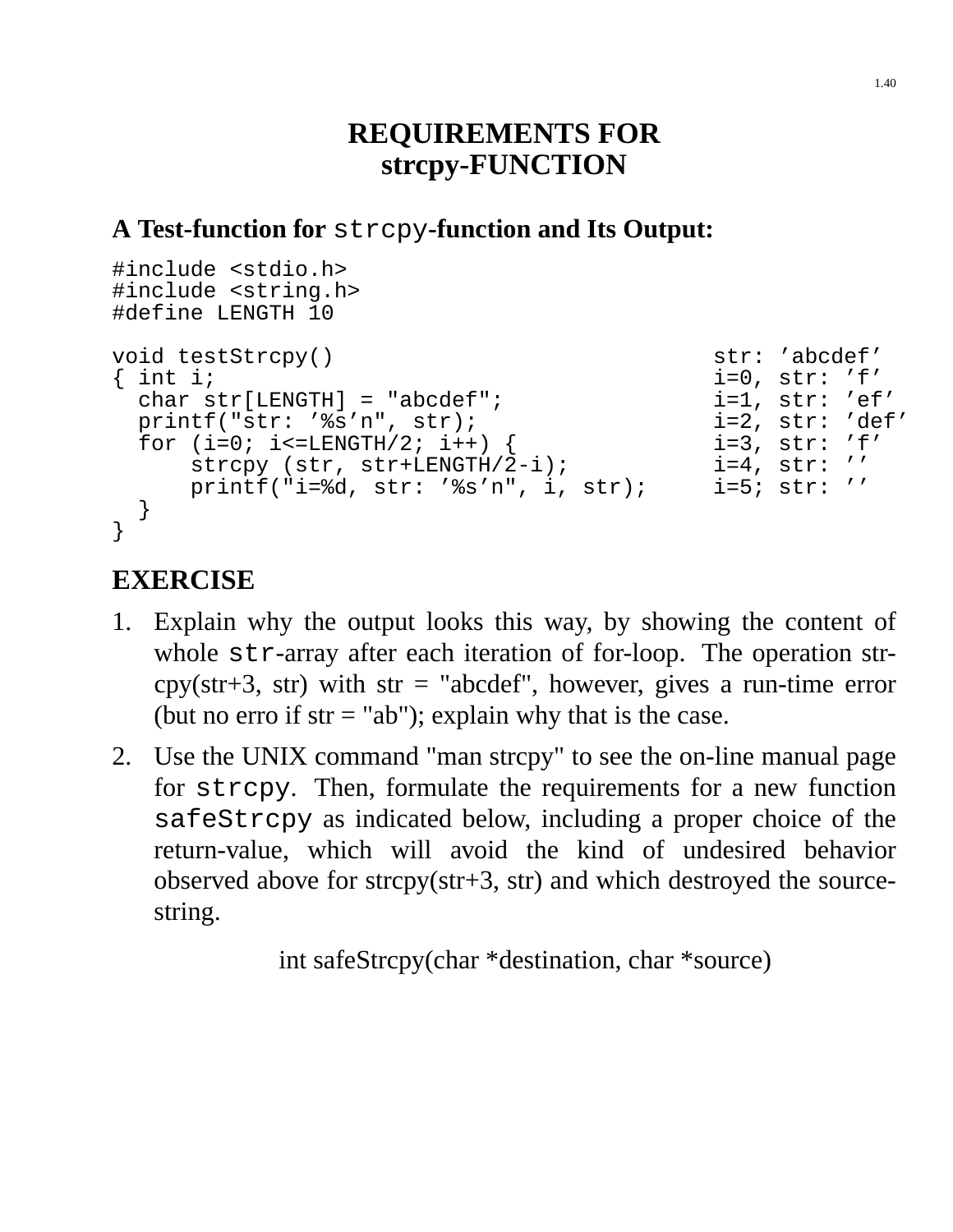### **EXAMPLE OF REQUIREMENTS FOR AN AUTOMATED LIBRARY CHECK-OUT SYSTEM**

#### **Requirements related to a book:**

- Searchable by author-name, book-title, and subject-keyword.
- Check availability, return-date, and hold-status.
- Check-out, renew, put/cancel hold, and return.
- Report lost, stolen, damaged/out-of-service.

#### **Requirements related to renew operation:**

- Can be renewed only by the current borrower.
- Can be renewed (on-line) only if the number of times renewed is below the renewal-limit.
- Can be renewed only if there is no hold.

#### **Requirements related to Overdue/Early-return notice:**

- Issued when the due-date is passed.
- Issued when there is an existing "hold" on the book.

#### **Requirements for borrowing an on-hold book:**

Within a specified time-limit after the book-on-hold-available notice is sent.

> Relate each requirement with an entity or an operation.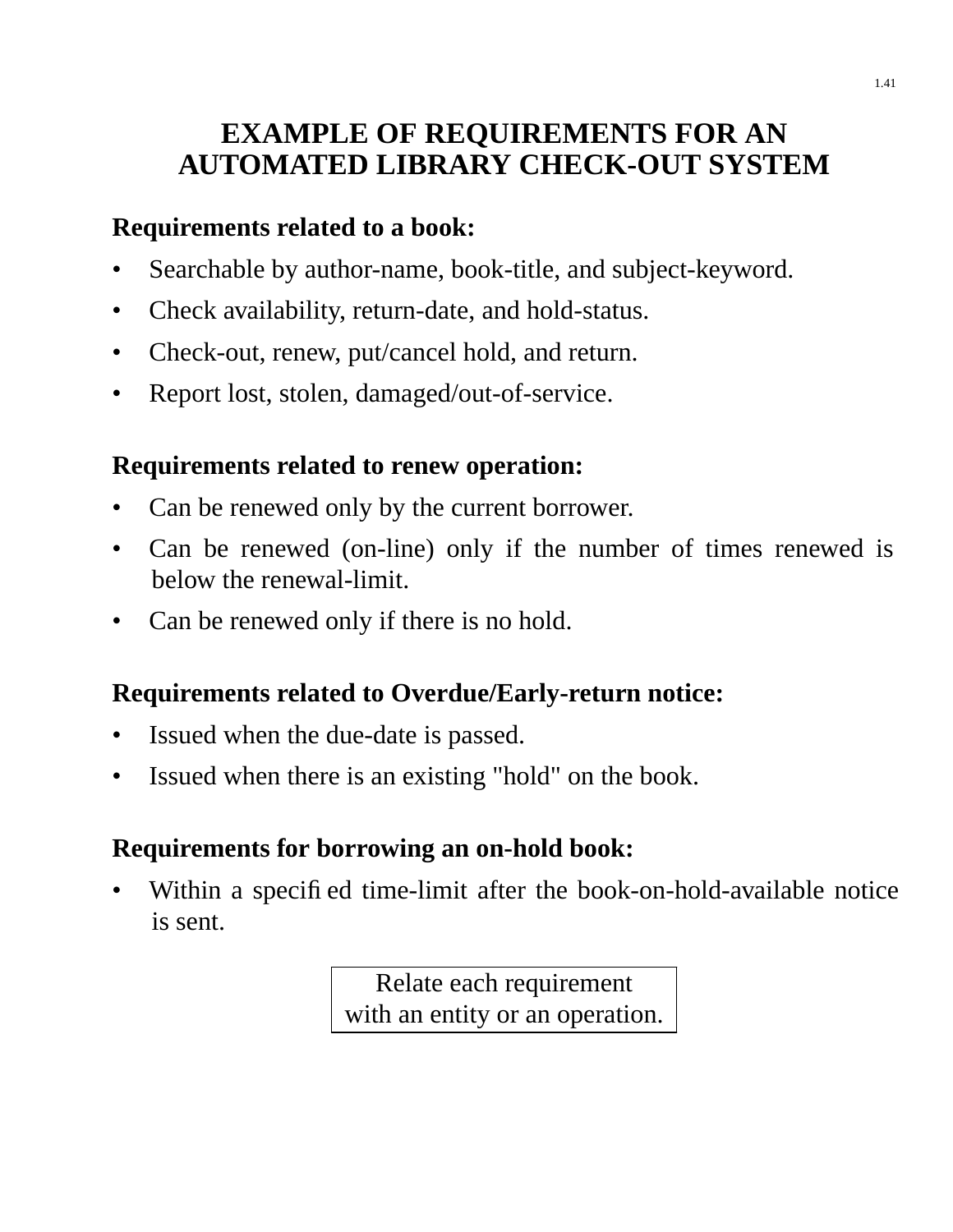### **ENTITY-RELATIONSHIP DATA-MODEL**



- A customer may at any time have a minimum of 0 books and a maximum of *n* books borrowed.
- A book may at any time be borrowed by a minimum of 0 and a maximum of 1 customer.
- A customer may at any time have put hold on a minimum of 0 books and a maximum of *m* books
- A book may at any time have hold by a minimum of 0 and a maximum of 1 customer.
- A book in BOOKS-HL cannot have the two minimum cardinalities 0 at the same time.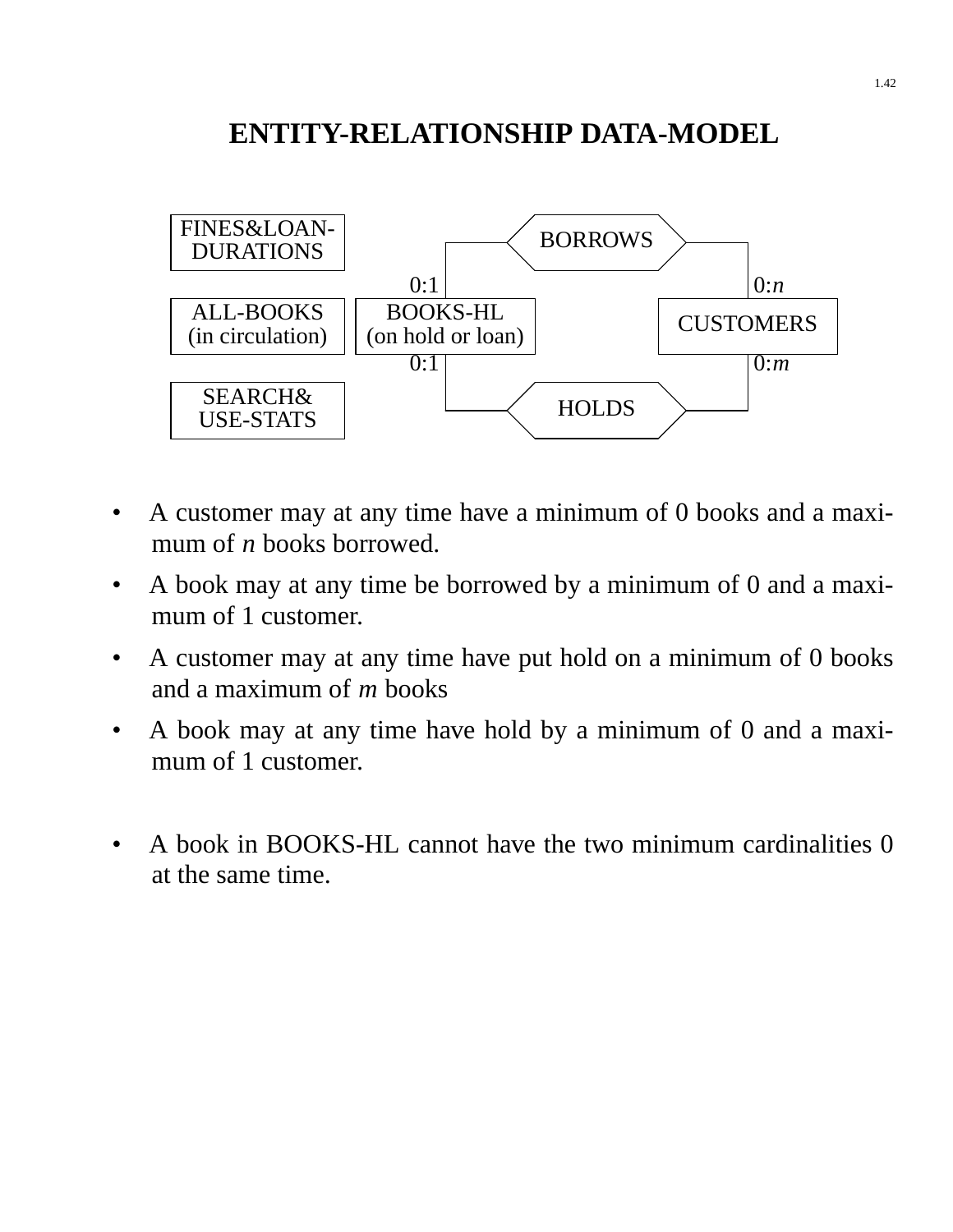### **ER-MODEL FOR AT MOST ONE HOLD(Contd.)**



#### ALL-BOOKS:

(*BookId*, BookType, Title, Author, Publisher, PurchaseDate, PurchasePrice)

SEARCH & USE-STATISTICS:

(*BookId*, SearchCount, BorrowCount, TotalUseDuration)

FINES & LOAN-DURATIONS:

(*BookType*, *CustomerType*, LoanDuration, LoanRenewalDurarion, HoldingPeriod, Fine, ReplacementCostPolicy)

- BOOKS-HL: (*BookId*, BookType, HasHold)
- CUSTOMERS: (*CustomerId*, CustomerType, Address, TotalBorrow-Count, TotalHoldCount, TotalLateRetCount, TotalLost-BookCount)
- BORROWS: (*BookId*, CustomerId, LoneDate, ReturnDate, DueDate, ReminderCount)
- HOLDS: (*BookId*, *CustomerId*, HoldReqDate, HeldStartDate, HeldEndDate)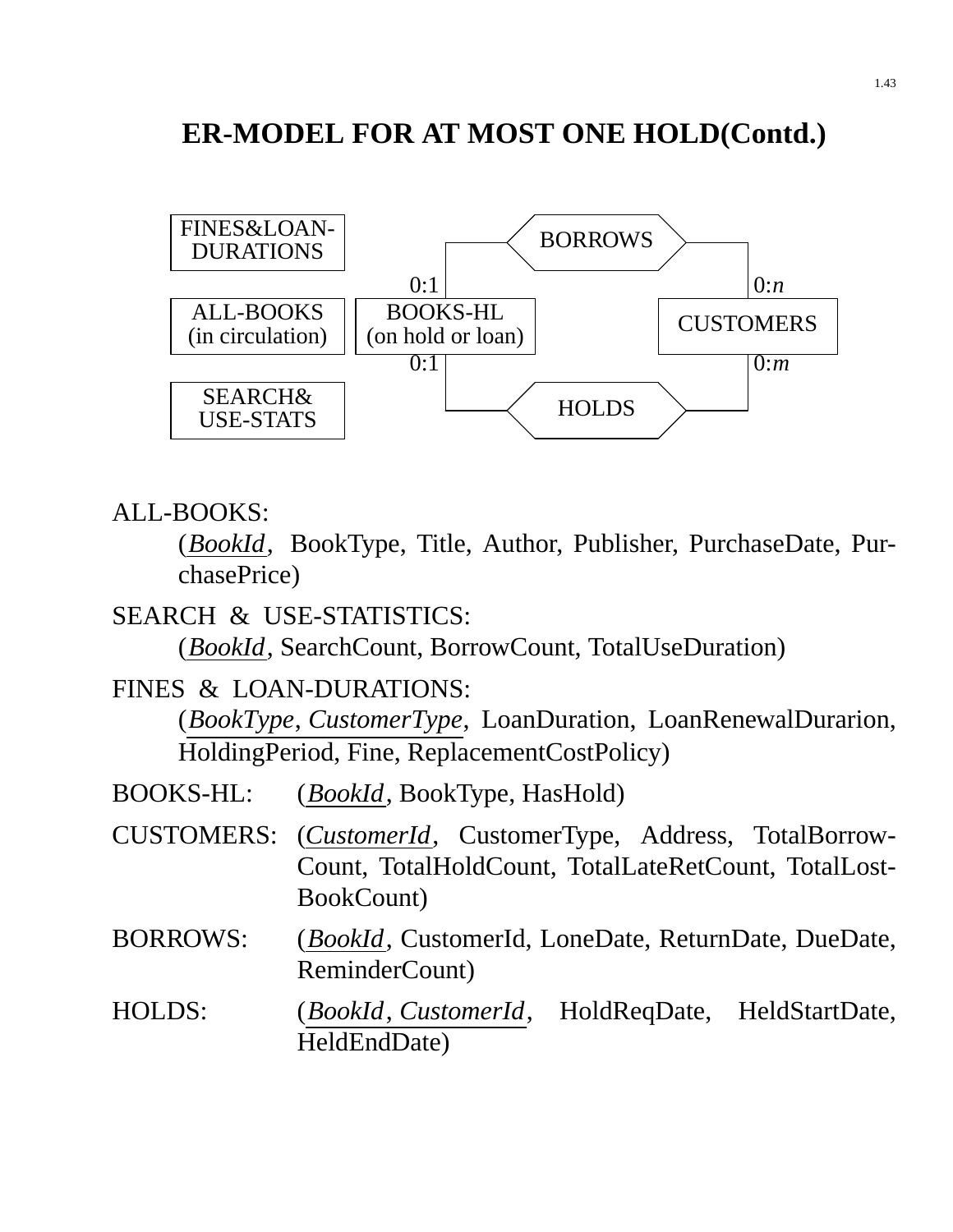### **A REFINEMENT OF BOOKS-HL ENTITY**



#### **Not Shown In The Model:**

- For multiple holds, we need additional attribute *holdSequenceNum* in HOLDS-relation.
- The person currently borrowing a book cannot put a hold on it.

#### **Note:**

• The same person cannot put multiple hold on a book is captured by the key *(BookId, CustomerId)* of HOLDS.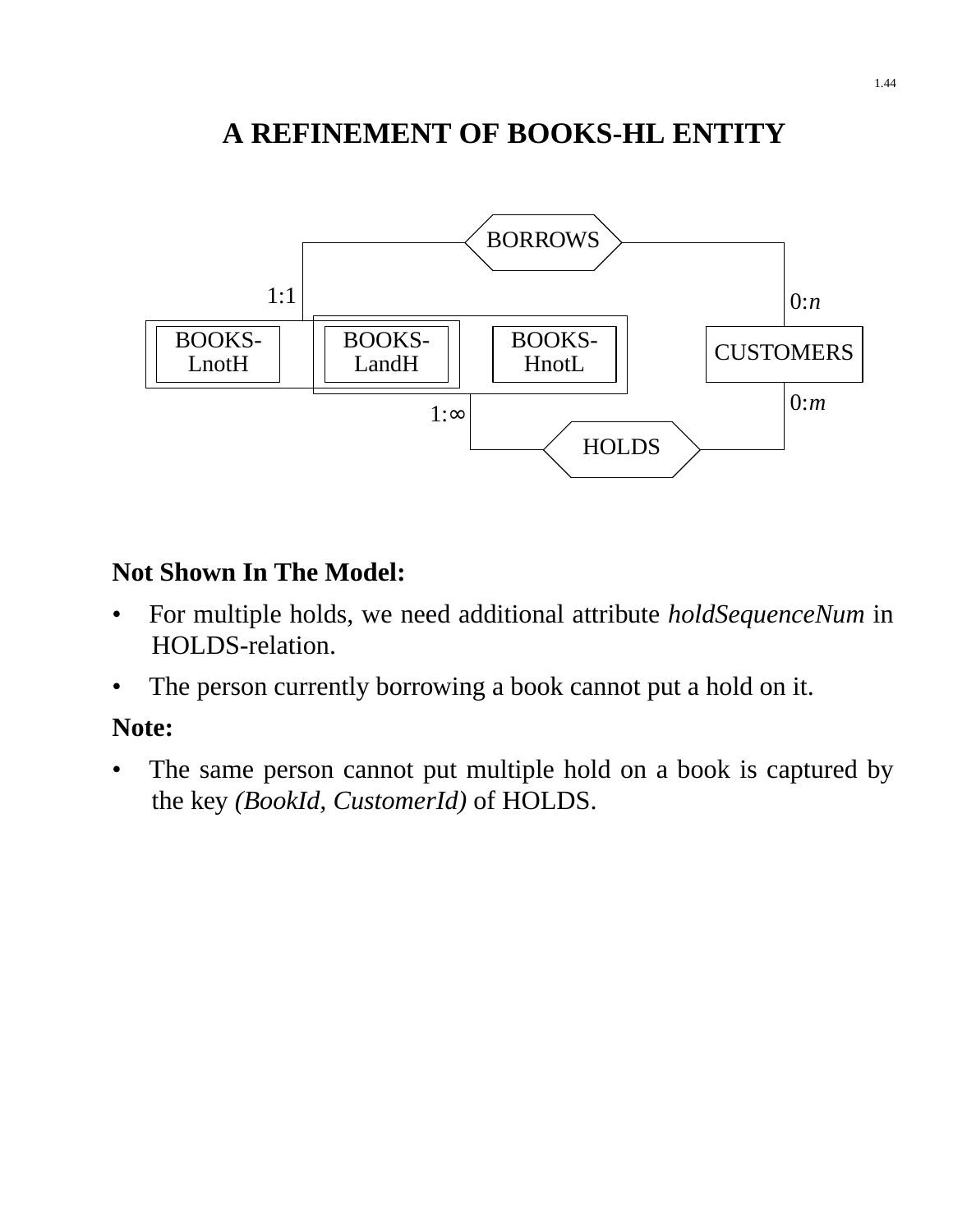### **WHAT IS REQUIREMENT ENGINEERING**

RE is a process that creates and maintains a system's requirements documents.



#### **Question:**

- •? What does the term "process" mean here?
- •? What is the final product of this process? What does it start with?
- •? If one says that he knows RE, is he saying that he knows "how" to carry out the process or is he saying that he knows "what" it is to produce?

#### **Evaluation of Vision/Goal** (feasibility study):

- Will it support business objectives (activities)?
- Will it work with other existing systems in terms of information exchange or will it be a stand-alone system?
- Will we buy existing software or develop (in-house or out-source)?
- Is there too much risk in acquiring/building the system?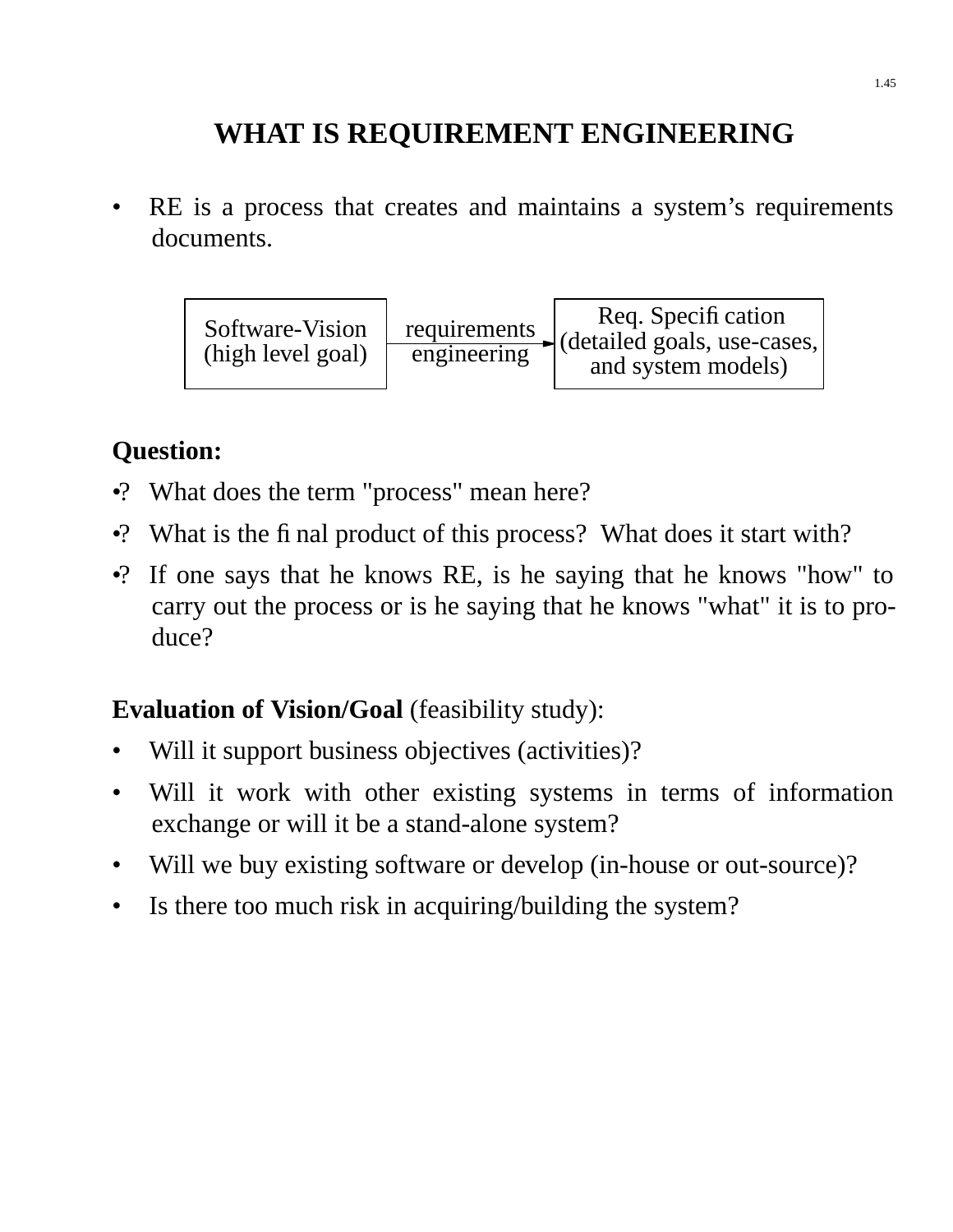### **CONTD.**

#### **Av oiding Missing Requirements:**

- Group the requirements by user-types (a higher level classification) and use-cases. (Make a matrix of requirements vs. user-types/usecases.)
- Group the requirements separately by output data-items and by input data-items.

#### **Verification:**

- Users verify the requirements to indicate that the requirements captures/states what they want the system to do.
- Analysts verify the requirements for consistency, completeness, realism, and verifiability.

#### **Validation**

Developers/testers validate (certify) that the requirements have been correctly implemented.

> Verification and Validation together imply that correct functionalities have been correctly implemented.

#### **Management of Requirements Changes:**

If a requirement is relevant in more than one use-cases or more than user-types, then a change-impact needs to be analyzed with respect to all user-types and all use-cases.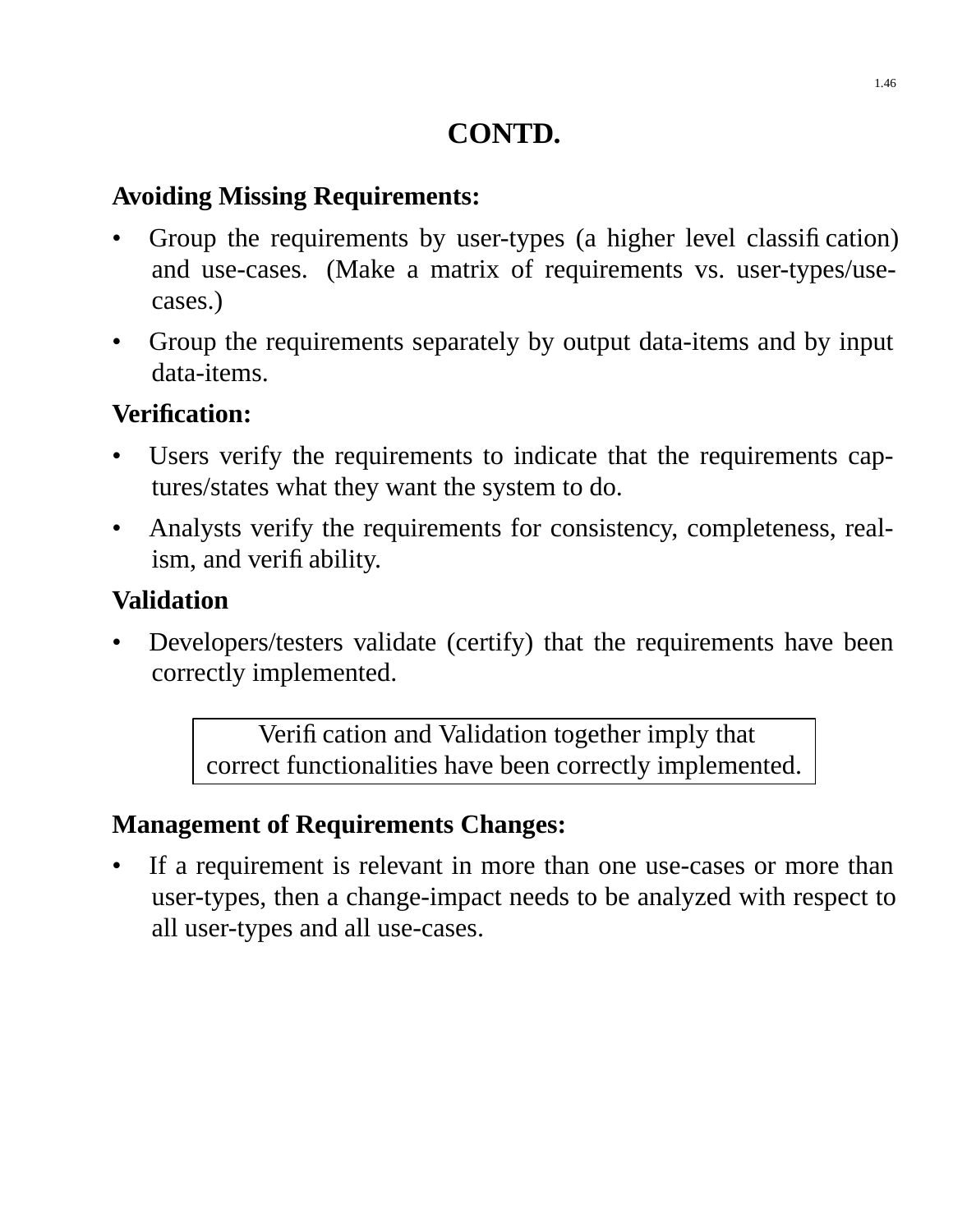### **EVOLUTION OF REQUIREMENTS**

#### **Two Ways of Simplifying A Requirement:**

- (1) Simplify the functionality, an operation-centric approach.
- (2) Constrain/restrict the inputs, a data-centric approach (which can also simplify the functionality).

#### **A Requirement and Its Two Simplified Forms:**

Classify an integer triplet  $(a, b, c)$ ,  $a \le b \le c$ , as triangular (equilateral, isosceles, or scalene) or non-triangular.†

- (1) [constraining inputs] Classify a triangular triplet of integers *a*  $\leq b \leq c$  as equilateral, isosceles, or scalene.
- (2) [simplifying functionality] Classify a triplet of integers  $a \leq b$  $\leq c$  as triangular or non-triangular.

#### **Both Are Related to Data-Hierarchy Relationship Here:**

Simplified functionality (upper part of hierarchy)



<sup>†</sup> This example is taken from "Software Testing: A craftsman's approach (3rd ed.)" by P.C. Jorgensen, page 20-22; the code given there is very poor and complex.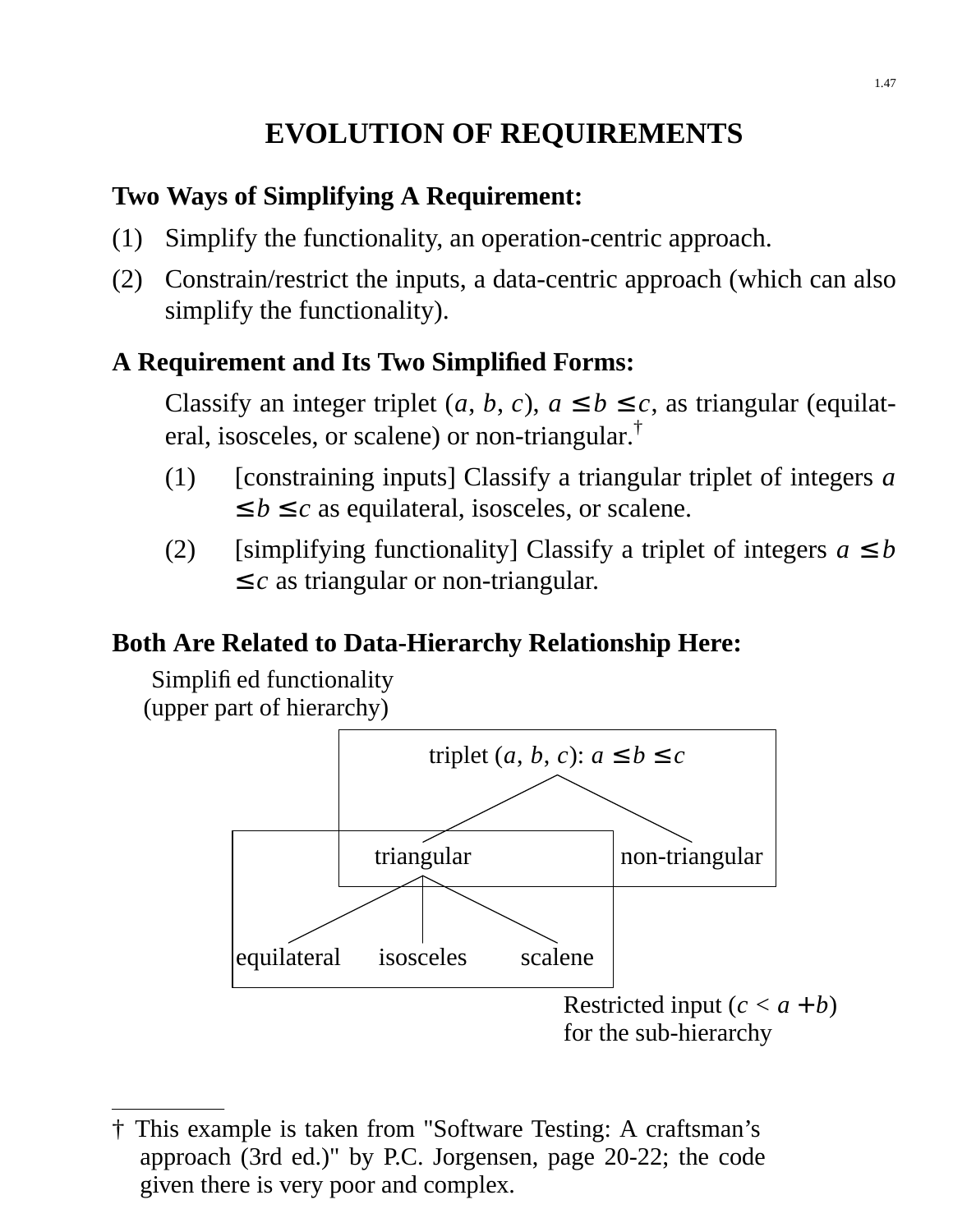#### **BUILDING SOFTWARE FROM THOSE FOR SIMPLIFIED REQUIREMENTS**

#### **Pseudocodes for The Simplified Requirement:**

```
function ClassifyTriangles(a, b, c) //a \leq b \leq c{ print input lengths a, b, c;
 if (a == c)then print "form an equilateral triangle";
  else if ((a == b) || (b == c))then print "form an isosceles triangle";
 else print "form a scalene triangle";
}
function IsTriangular(a, b, c) //a \leq b \leq c{ print input lengths a, b, c;
 if (c < a + b)then print "form a triangle";
  else print "does not form a triangle";
}
```
#### **Pseudocode For Original Requirement:**

```
function ClassifyTriangles(a, b, c) //a \leq b \leq c{ print input lengths a, b, c;
  if (c < a + b)then //call old ClassifyTriangles
       if (a == c)then print "form an equilateral triangle";
      else if ((a == b) || (b == c))then print "form an isosceles triangle";
       else print "form a scalene triangle";
 else print "does not form a triangle";
}
```
- (1) Simplify requirements to create early/initial versions of the software.
- (2) Complex requirement (software) can be seen as a result of evolutions of simpler requirements.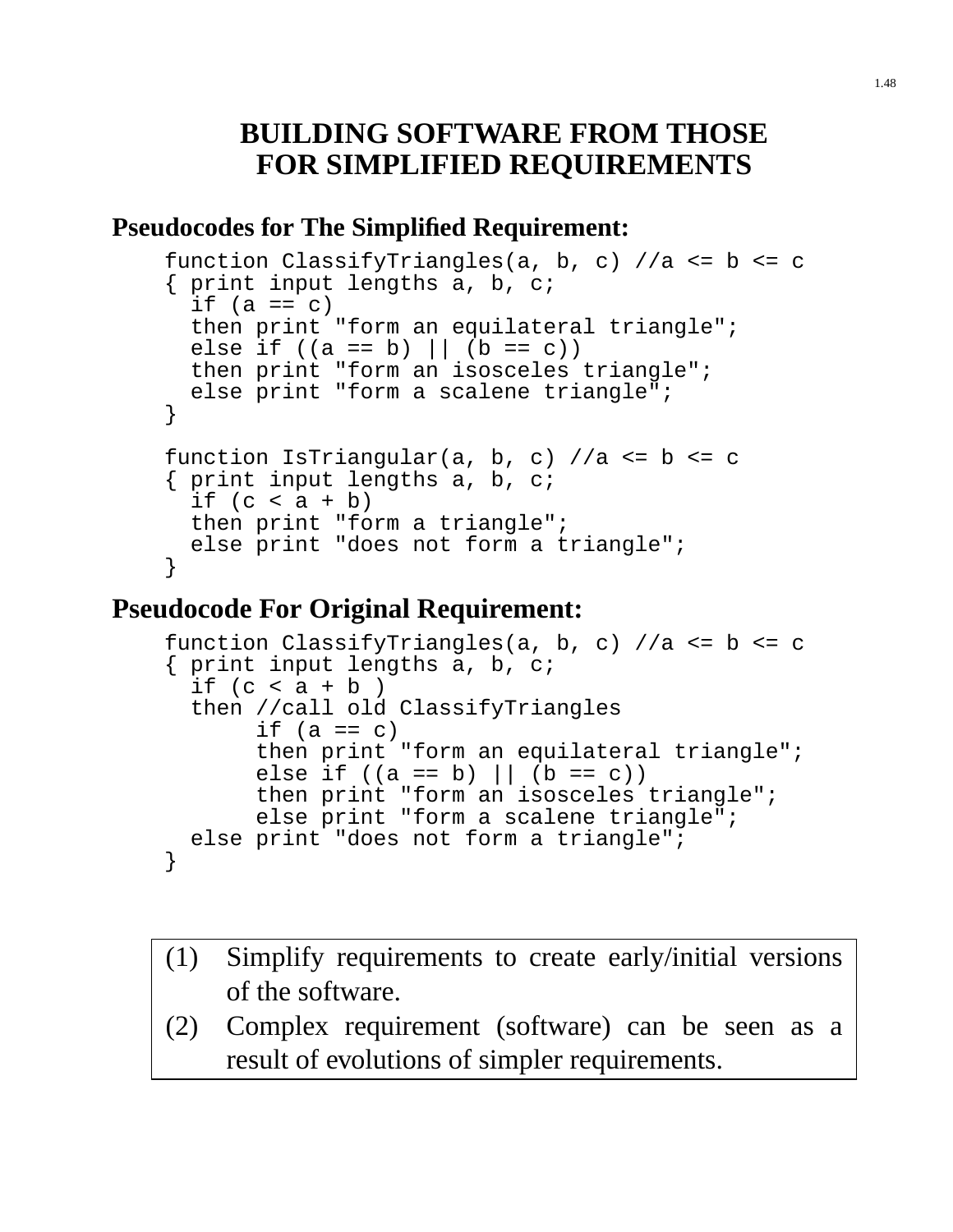### **EXERCISE**

1. Could we, in principle, further refine the triangle-hierarchy (see below) for viewing it as successive evolutions? Which of the two hierarchies below is better for this or are there some others (show them) which are even better than both of these (and why)?



2. Is the logic in the following pseudocode correct for the original requirement? Does its structure relate to a simplified version of the requirement?

```
function ClassifyTriangles(a, b, c) //a \leq b \leq c{ print input lengths a, b, c;
  if (a == c)
  then print "form an equilateral triangle";
  else if ((b == c) || ((a == b) & (c < 2*a)))then print "form an isosceles triangle";
  else if (c < a + b)then print "form a scalene triangle";
  else print "does not form a triangle";
}
```
- 3. Show a new hierarchy where we are also to classify a triangle as one of {right-angle, obtuse-angle, acute-angle}.
- 4. Show how the notion of "evolution of requirement" applies to WordCharCountss-function shown earlier. Does it apply equally well for both forms of WordCharCountss-function (with and without restriction on word-lengths)?